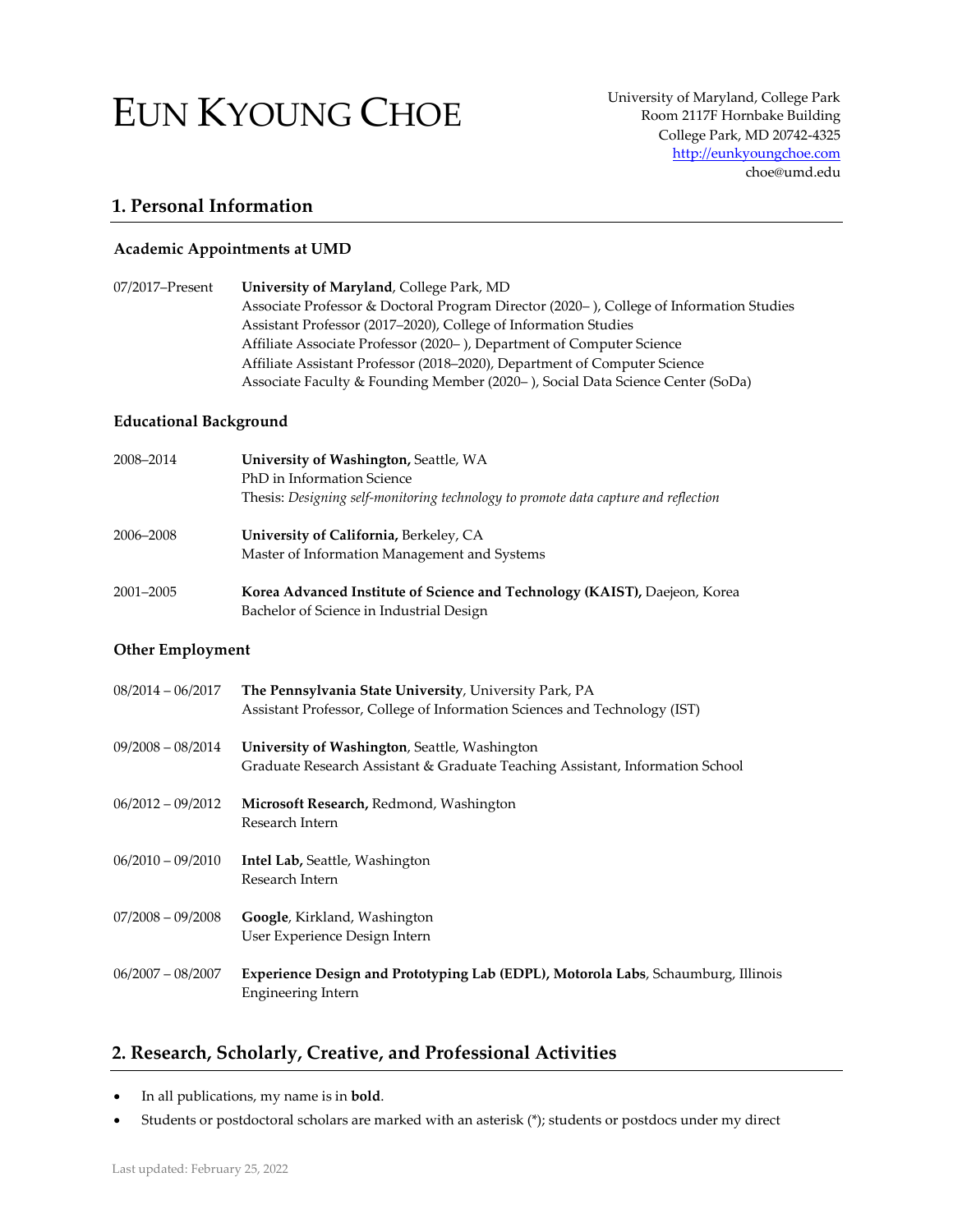supervision (i.e., students for whom I am/was the (co-)advisor as well as students who I actively supervised in a specific project) are marked with a dagger (†).

- In the fields of human-computer interaction and computer science, conference papers often counted as having equal or higher prominence to journal publications. These conference papers are strictly peer-reviewed with at least three external reviewers and have acceptance rates of 30% or lower. For more information on conference selectivity in this field, se[e https://dl.acm.org/citation.cfm?id=1743546.1743569.](https://dl.acm.org/citation.cfm?id=1743546.1743569)
- For conferences, acceptance rates appear in [brackets] when available.
- For journals, the most recent impact factor and 5-year impact factor appear in [brackets] when available.

#### **Books**

b1 Lee, B., Dachselt, R., Isenberg, P., & **Choe, E.K.** (Eds.). (2021). *Mobile Data Visualization.* CRC Press.

## **Book Chapters**

- bc3 **Choe, E.K.**, Klasnja, P., & Pratt, W. (2021). mHealth and Applications. In Shortliffe, E., & Cimino, J.J. (Eds.), *Biomedical Informatics* (pp. 637–666). Springer, London.
- bc2 Blascheck, T., Bentley, F., **Choe, E.K.**, Horak, T., & Isenberg, P. (2021). Characterizing Glanceable Visualizations: From Perception to Behavior Change. In Lee, B., Dachselt, R., Isenberg, P., & **Choe, E.K.** (Eds.), *Mobile Data Visualization* (pp. 151–176)*.* CRC Press.
- bc1 Bentley, F., **Choe, E.K.**, Mamykina, L., Stasko, J., & Irani, P. (2021). Evaluating Mobile Visualizations. In Lee, B., Dachselt, R., Isenberg, P., & **Choe, E.K.** (Eds.), *Mobile Data Visualization* (pp. 177–208)*.* CRC Press.

## **Refereed Journals**

#### **Refereed Journal Articles (Rigorously Peer Reviewed)**

- j17 Oh, C.Y., Luo, Y., St Jean, B., & **Choe, E.K.** (2022). Patients Waiting for Cues: Information Asymmetries and Challenges in Sharing Patient-Generated Data in the Clinic. *Proceedings of the ACM (PACM) on Human-Computer Interaction, 6*(CSCW1), 1–23.
- j16 Cho, H., Choi, D., Kim, D., Kang, W.J., **Choe, E.K.**, & Lee, S.J. (2021). Reflect, not Regret: Understanding Regretful Smartphone Use with App Feature-Level Analysis. *Proceedings of the ACM (PACM) on Human-Computer Interaction, 5*(CSCW2), 1–36. **Best Paper Award & Methods Recognition.**
- j15 Taylor, C.O., Flaks-Manov, N., Ramesh, S., & **Choe, E.K.** (2021). Willingness to Share Wearable Device Data for Research Among Mechanical Turk Workers: Web-Based Survey Study. *Journal of Medical Internet Research, 23*(10), e19789. [Impact Factor: 5.43].
- j14 Mascheroni, A., **Choe, E.K.**, Luo, Y., Marazza, M., Ferlito, C., Caverzasio, S., Mezzanotte, F., Kaelin-Lang, A., Faraci, F., Puiatti, A., & Ratti, P.L. (2021). The SleepFit Tablet Application for Home-Based Clinical Data Collection in Parkinson Disease: User-Centric Development and Usability Study. *Journal of Medical Internet Research (JMIR) mHealth and uHealth 2021;9*(6), e16304. [Impact Factor: 4.77].
- j13 Luo, Y. † , Oh, C.Y.\*, St. Jean B., & **Choe E.K.** (2020). Investigating the Interrelationships Between Patients' Data Tracking Practices, Data Sharing Practices, and their Health Literacy: An Onsite Survey Study. *Journal of Medical Internet Research (JMIR), 22(12)*, e18937. [Impact Factor: 5.43].
- j12 Sandbulte, J.\*, Beck, J., **Choe, E.K.**, & Carroll, J.M. (2020). Inciting Incidents: How Can We Motivate Family Conversations about Health? *International Journal of Human-Computer Interaction (IJHCI)*. [Impact Factor: 1.354 / 5-Year Impact Factor: 1.905]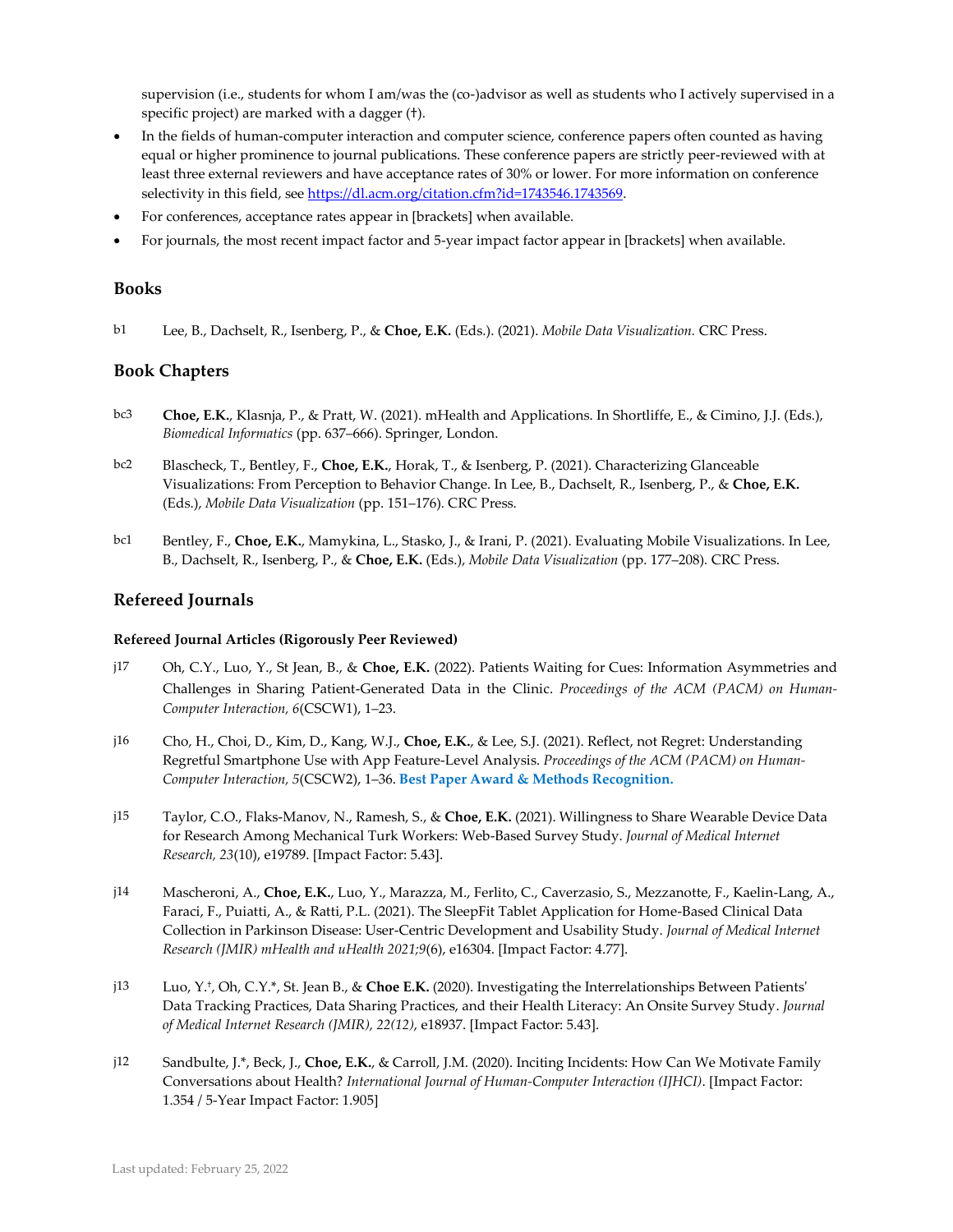- j11 Kim, Y. † , Jung, H.\*, Park, J., Kim, Y., Ramasarma, N., Bonato, P., **Choe, E.K.**, Lee, S.I. (2019). Towards the Design of a Ring Sensor-based mHealth System to Achieve Optimal Motor Function in Stroke Survivors. *In Proceedings of the ACM (PACM) on Interactive, Mobile, Wearable and Ubiquitous Technologies (IMWUT).*
- j10 Ratti, P.L., Faraci, F., Hackethal, S., Mascheroni, A., Ferlito, C., Caverzasio, S., Amato, N., **Choe, E.K.**, Luo, Y., Nunes-Ferreira, P.E., Galati, S. Puiatti, A., & Kaelin-Lang, A. (2019). A New Prospective, Home-Based Monitoring of Motor Symptoms in Parkinson's Disease. *Journal of Parkinson's Disease*, Vol. 9, No. 4, pp. 803– 809. [Impact Factor: 3.698 / 5-Year Impact Factor: 3.817]
- j9 Brehmer, M.\*, Lee, B., Isenberg, P., & **Choe, E.K.** (2019). A Comparative Evaluation of Animation and Small Multiples for Trend Visualization on Mobile Phones. *IEEE Transactions on Visualization & Computer Graphics (In Proceedings of InfoVis 2019).* [Impact Factor: 3.078]
- j8 **Choe, E.K.**, Duarte, M.E., Suh, H.\*, Pratt, W., & Kientz, J. (2019). Breaking Bad News: Insights for the Design of Consumer Health Technologies. *Journal of Medical Internet Research Human Factors (JMIR HF) 2019;6*(2): e8885*.*
- j7 Kim, Y. † , Lee, B., & **Choe, E.K.** (2019). Investigating Data Accessibility of Personal Health Apps. *Journal of the American Medical Informatics Association (JAMIA) 2019 May 1;26*(5): 412–419. [Impact Factor: 4.29 / 5-Year Impact Factor: 4.54]
- j6 Lee, S.I., Liu, X., Rajan, S., Ramasarma, N., **Choe, E.K.**, & Bonato, P. (2019). A Novel Upper-limb Function Measure Derived from Finger-worn Sensor Data Collected in a Free-living Setting. *PLoS ONE 14*(3): e0212484*.* [Impact Factor: 2.76]
- j5 Brehmer, M.\*, Lee, B., Isenberg, P., & **Choe, E.K.** (2018). Visualizing Ranges over Time on Mobile Phones: A Task-Based Crowdsourced Evaluation. *IEEE Transactions on Visualization & Computer Graphics (In Proceedings of InfoVis 2018).* [Impact Factor: 3.078] *(InfoVis 2018) 25*(1): 619–629. [Acceptance rate 25.1%]
- j4 Kim, Y-H. † , Jeon, J.H.\*, Lee, B., **Choe, E.K.**, & Seo, J. (2017). OmniTrack: A Flexible Self-Tracking Approach Leveraging Semi-Automated Tracking. *In Proceedings of the ACM (PACM) on Interactive, Mobile, Wearable and Ubiquitous Technologies (IMWUT) 1*(3): Article 67, 28 pages.
- j3 **Choe, E.K.**, Abdullah, S.\*, Rabbi, M.\*, Thomaz, E.\*, Epstein, D.A.\*, Kay, M., Cordeiro, F.\*, Abowd, G.D., Choudhury, T., Fogarty, J., Lee, B., Matthews, M., & Kientz. J.A. (2017). Semi-Automated Tracking: A Balanced Approach for Self-Monitoring Applications. *IEEE Pervasive Computing 16*(1): 74–84*.* [Impact Factor: 3.02]
- j2 Ko, P.T.\*, Kientz, J.A., **Choe, E.K.**, Kay, M., Landis, C.A., & Watson, N.F. (2015). Consumer Sleep Technologies: A Review of the Landscape. *Journal of Clinical Sleep Medicine 11*(12): 1455–1461. [Impact Factor: 3.396 / 5-Year Impact Factor: 4.216]
- j1 **Choe, E.K.**, Lee, B., & Schraefel, m.c. (2015). Characterizing Visualization Insights from Quantified-Selfers' Personal Data Presentations. *IEEE Computer Graphics and Applications (CG&A) 35*(4): 28–37. [Impact Factor: 1.64]

## **Perspectives, Opinions, and Letters**

- p4 Lee, B., **Choe, E.K.**, Isenberg, P., Marriott, K., & Stasko, J. (2020). Reaching Broader Audiences with Data Visualization. *IEEE Computer Graphics and Applications (CG&A), Visualization Viewpoints.*
- p3 **Choe, E.K.** & Lee, B. (2019). Toward Supporting Personalized Tracking Experience in Healthcare. *ACM Interactions 27, 1 (December 2019), 84–87.*
- p2 **Choe, E.K.**, Lee, B., Andersen, T.O., Wilcox, L., & Fitzpatrick, G. (2018). Harnessing the Power of Patient-Generated Data. *IEEE Pervasive Computing 17*(2): 50–56. [Impact Factor: 3.02]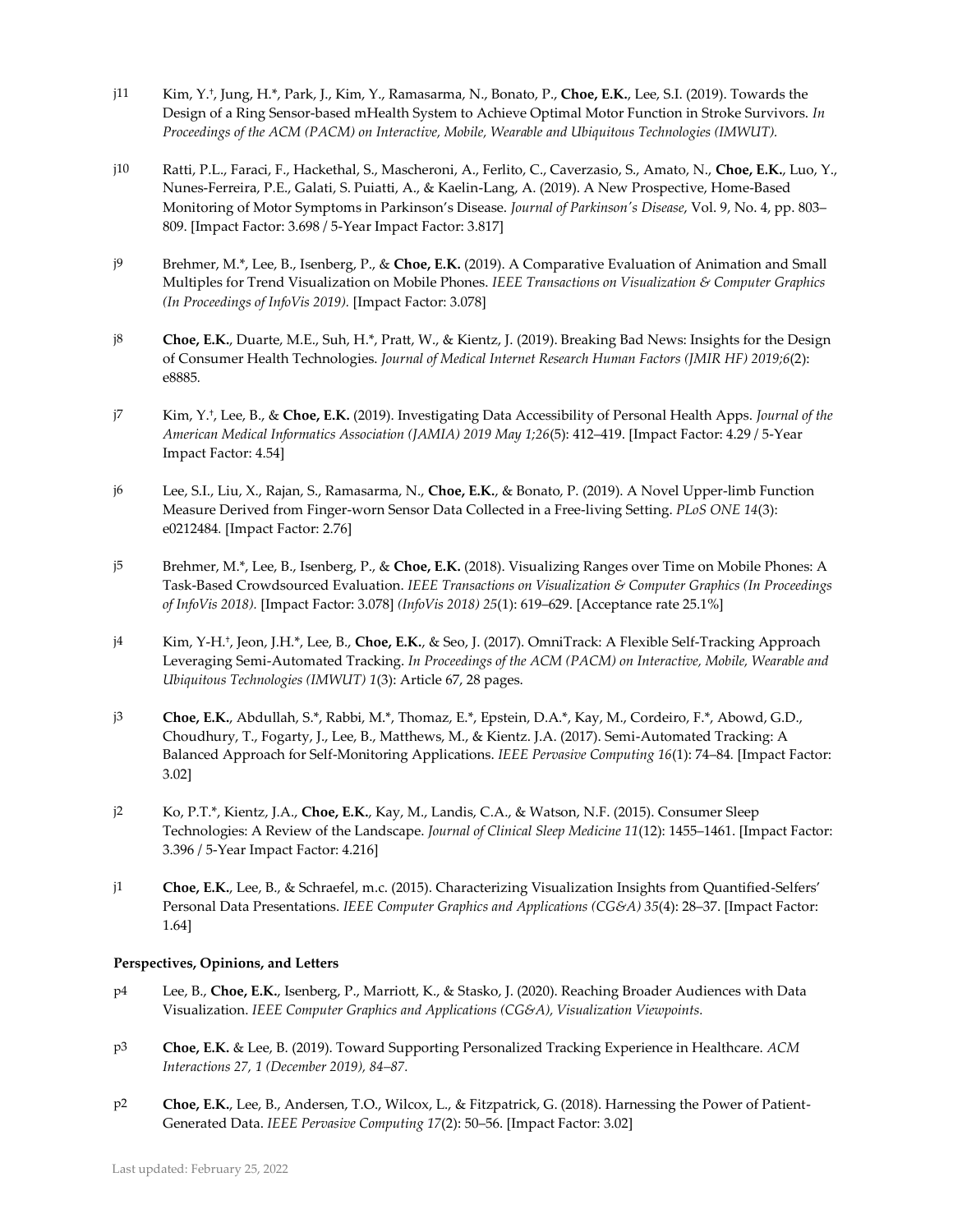p1 Thudt, A.\*, Lee, B., **Choe, E.K.**, & Carpendale, S. (2017). Expanding Research Methods for a Realistic Understanding of Personal Visualization. *IEEE Computer Graphics and Applications (CG&A), Visualization Viewpoints 37*(2): 12–18. [Impact Factor: 1.64]

## **Published Conference Proceedings (Rigorously Peer Reviewed & Archival Publications)**

- c32 Kim, Y-H.† , Chou, D., Lee, B., Danilovich, M., Lazar, A., Conroy, D.E., Kacorri, H., & **Choe, E.K.** (2022). MyMove: Facilitating Older Adults to Collect In-Situ Activity Labels on a Smartwatch with Speech. *In Proceedings of the ACM Conference on Human Factors in Computing Systems (CHI '22)*. [Acceptance rate 24.7%]
- c31 Luo, Y., Kim, Y.H., Lee, B., Hassan, N., & **Choe, E.K.** (2021). FoodScrap: Promoting Rich Data Capture and Reflective Food Journaling Through Speech Input. *In Proceedings of the ACM Conference on Designing Interactive Systems (DIS '21),* pp. 606–618. [Acceptance rate 24.5%]
- c30 Kim, Y-H.† , Lee, B., Srinivasan, A., & **Choe, E.K.** (2021). Data@Hand: Fostering Visual Exploration of Personal Data on Smartphones Leveraging Speech and Touch Interaction. *In Proceedings of the ACM Conference on Human Factors in Computing Systems (CHI '21)*. [Acceptance rate 26.3%] **Honorable Mention Award.**
- c29 Chopra, S.† , Zehrung, R.† , Shanmugam, T.A.† , & **Choe, E.K.** (2021). Living with Uncertainty and Stigma: Self-Experimentation and Support-Seeking around Polycystic Ovary Syndrome. *In Proceedings of the ACM Conference on Human Factors in Computing Systems (CHI '21)*. [Acceptance rate 26.3%]
- c28 Sandbulte, J., **Choe, E.K.**, Carroll, J.M. (2020). Towards Family-Centered Health Technologies that Support Distributed Families on Sustainable Healthy Practices Together. *In Proceedings of the Association for Information Science and Technology (ASIS&T '20), 57(1), e274.*
- c27 Luo, Y. † , Lee, B., & **Choe, E.K.** (2020). TandemTrack: Shaping Consistent Exercise Experience by Complementing a Mobile App with a Smart Speaker. *In Proceedings of the ACM Conference on Human Factors in Computing Systems (CHI '20)*. [Acceptance rate 24.3%]
- c26 **Choe, E.K.**, Sakamoto, Y.\*, Fatmi, Y.\*, Lee, B., Hurter, C., Haghshenas, A.\*, & Irani, P. (2019). Persuasive Data Videos: Investigating Persuasive Self-Tracking Feedback with Augmented Data Videos. *In Proceedings of the American Medical Informatics Association (AMIA '19),* 10 pages. [Acceptance rate 34%] **Distinguished Paper Award Nomination.**
- c25 Luo, Y.† , Liu, P. † , & **Choe, E.K.** (2019). Co-Designing Food Trackers with Dietitians: Identifying Design Opportunities for Food Tracker Customization. *In Proceedings of the ACM Conference on Human Factors in Computing Systems (CHI '19)*, 13 pages. [Acceptance rate 23.8%]
- c24 Kim, Y-H.† , **Choe, E.K.**, Lee, B., & Seo, J. (2019). Understanding Personal Productivity: How Knowledge Workers Define, Evaluate, and Reflect on Their Productivity. *In Proceedings of the ACM Conference on Human Factors in Computing Systems (CHI '19)*, 12 pages. [Acceptance rate 23.8%]
- c23 Binda, J.\*, Beck, J., **Choe, E.K.**, & Carroll, J.M. (2019). Turning Points: Motivating Intergenerational Families to Engage on Sustainable Health Information. *In Proceedings of the International Conference on Information (iConference '19)*, 741–753. [Acceptance rate 34%]
- c22 <sup>1</sup>Blair, J.† , Luo, Y.† , Ma, N.F.\*, Lee, S.\*, & **Choe, E.K.** (2018). OneNote Meal: A Photo-Based Diary Study for Reflective Meal Tracking. *In Proceedings of the American Medical Informatics Association (AMIA '18), 252–261.*

<sup>&</sup>lt;sup>1</sup> Blair, J. and Luo, Y. contributed equally.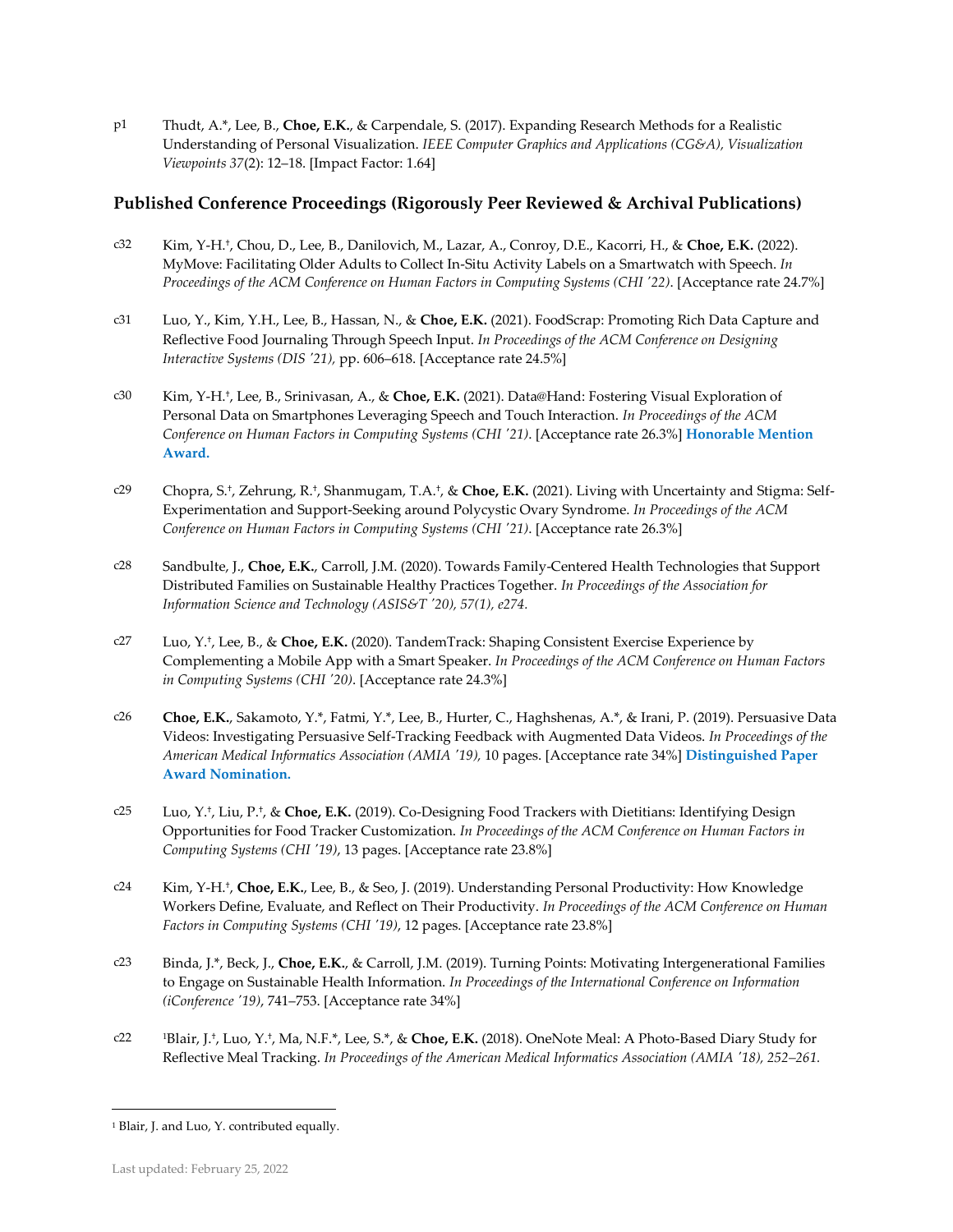- c21 Binda, J.\*, Yuan, C.W.\*, Cope, N.† , Park, H.† , **Choe, E.K.**, & Carroll, J.M. (2018). Supporting Effective Sharing of Health Information among Intergenerational Family Members. *In Proceedings of the EAI International Conference on Pervasive Computing Technologies for Healthcare (PervasiveHealth '18)*, 148–157. [Acceptance rate 24%]
- c20 Luo, Y.† , Lee, B., Wohn, D.Y., Rebar, A.L., Conroy, D.E., & **Choe, E.K.** (2018). Time for Break: Understanding Information Workers' Sedentary Behavior Through a Break Prompting System. *In Proceedings of the ACM Conference on Human Factors in Computing Systems (CHI '18), 14 pages. [Acceptance rate 26%]*
- c19 Hiniker, A.\*, Lee, B., Sobel, K.\*, & **Choe, E.K.** (2017). Plan and Play: Supporting Intentional Media Use in Early Childhood. *In Proceedings of the ACM Conference on Interaction, Design, and Children (IDC '17),* 85–95. [Acceptance rate 21%] **Best Paper Award Nomination (top 3 papers).**
- c18 **Choe, E.K.**, Lee, B., Zhu, H.† , Riche, N.H., Baur, D. (2017). Understanding Self-Reflection: How People Reflect on Personal Data Through Visual Data Exploration. *In Proceedings of the EAI International Conference on Pervasive Computing Technologies for Healthcare (PervasiveHealth '17)*, 173–182. [Acceptance rate 24%]
- c17 Kang, J.† , Binda, J.\*, Agarwal, P.\*, Saconi, B.\*, & **Choe, E.K.** (2017). Fostering User Engagement: Improving Sense of Identity through Cosmetic Customization in Wearable Trackers. *In Proceedings of the EAI International Conference on Pervasive Computing Technologies for Healthcare (PervasiveHealth '17)*, 11–20. [Acceptance rate 24%]
- c16 Zhu, H.† , Luo, Y.† , & **Choe, E.K.** (2017). Making Space for the Quality Care: Opportunities for Technology in Cognitive Behavioral Therapy for Insomnia. *In Proceedings of the ACM Conference on Human Factors in Computing Systems (CHI '17)*, 5773–5786. [Acceptance rate 25%]
- c15 Ren, D.\*, Brehmer, M.\*, Lee, B., Höllerer, T., & **Choe, E.K.** (2017). ChartAccent: Annotation for Data-Driven Storytelling. *In Proceedings of IEEE Pacific Visualization Symposium (PacificVis '17)*, 230–239. [Acceptance rate 29.3%]
- c14 Zhu, H.† , Colgan, J.† , Reddy, M., & **Choe, E.K.** (2016). Sharing Patient-Generated Data in Clinical Practices: An Interview Study. *In Proceedings of the American Medical Informatics Association (AMIA '16)*, 1303–1312. **Distinguished Paper Award Nomination.**
- c13 Kim, Y-H.† , Jeon, J.H.\*, **Choe, E.K.**, Lee, B., Kim, K.\*, & Seo, J. (2016). TimeAware: Leveraging Framing Effects to Enhance Personal Productivity. *In Proceedings of the ACM Conference on Human Factors in Computing Systems (CHI '16)*, 272–283. [Acceptance rate 23%]
- c12 **Choe, E.K.**, Lee, B., Kay, M.\*, Pratt, W., & Kientz, J.A. (2015). SleepTight: Low-burden, Self-monitoring Technology for Capturing and Reflecting on Sleep Behaviors. *In Proceedings of the ACM International Joint Conference on Pervasive and Ubiquitous Computing (UbiComp '15)*, 121–132*.* [Acceptance rate 23%]
- c11 **Choe, E.K.\***, Lee, N.B.\*, Lee, B., Pratt, W., & Kientz, J.A. (2014). Understanding Quantified-Selfers' Practices in Collecting and Exploring Personal Data. *In Proceedings of the ACM Conference on Human Factors in Computing Systems (CHI '14)*, 1143–1152. [Acceptance rate 22.8%] **Honorable Mention Award.**
- c10 **Choe, E.K.\***, Lee, B., Munson, S.A., Pratt, W., & Kientz, J.A. (2013). Persuasive Performance Feedback: The Effect of Framing on Self-Efficacy. *In Proceedings of the American Medical Informatics Association (AMIA '13).* [Acceptance rate 35%] **Best Student Paper Nomination.**
- c9 **Choe, E.K.\***, Jung, J., Lee, B., & Fisher, K. (2013). Visual Framing: Nudging People Away From Privacy-Invasive Mobile Apps. *In Proceedings of the International Conference on Human-Computer Interaction (INTERACT '13) (3),* 74–91. [Acceptance rate 31%]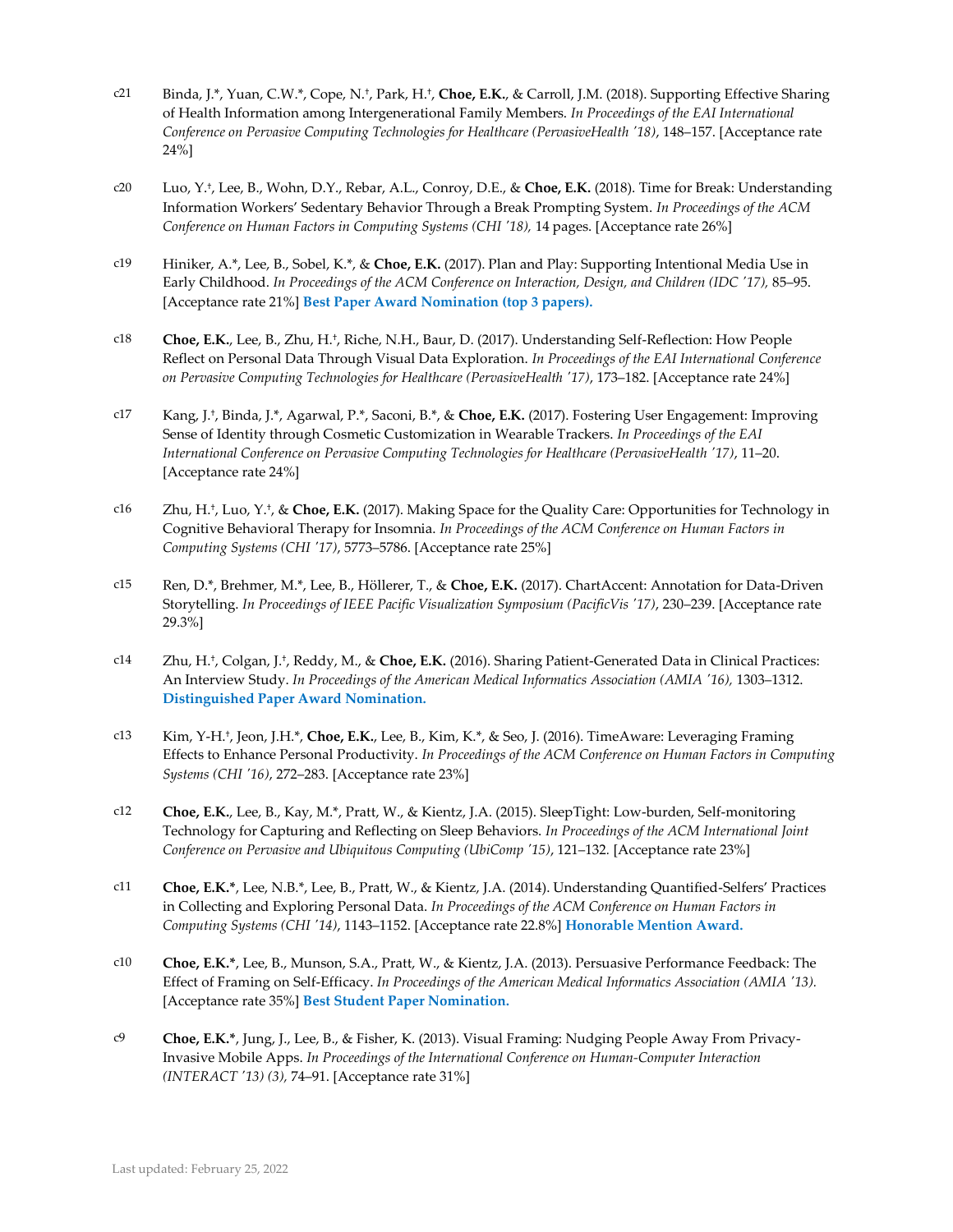- c8 **Choe, E.K.\***, Consolvo, S., Jung, J., Harrison, B., Patel, S.N., & Kientz, J.A. (2012). Investigating Receptiveness to Sensing and Inference in the Home Using Sensor Proxies. *In Proceedings of the International Conference on Ubiquitous Computing (UbiComp '12),* 61–70. [Acceptance rate 19%] **Best Paper Nomination.**
- c7 Kay, M.\*, **Choe, E.K.\***, Shepherd, J.\*, Greenstein, B., Consolvo, S., & Kientz, J.A. (2012). Lullaby: A Capture & Access System for Understanding the Sleep Environment. *In Proceedings of the International Conference on Ubiquitous Computing (UbiComp '12)*, 226–234. [Acceptance rate 19%] **Best Paper Award.**
- c6 **Choe, E.K.\***, Consolvo, S., Jung, J., Harrison, B., & Kientz, J.A. (2011). Living in a Glass House: A Survey of Private Moments in the Home. *In Proceedings of the International Conference on Ubiquitous Computing (UbiComp '11),* 41–44. [Acceptance rate 17%]
- c5 **Choe, E.K.\***, Consolvo, S., Watson, N.F., & Kientz, J.A. (2011). Opportunities for Computing Technologies to Support Healthy Sleep Behaviors. *In Proceedings of the ACM Conference on Human Factors in Computing Systems (CHI '11),* 3053–3062. [Acceptance rate 27%]
- c4 Kientz, J.A., **Choe, E.K.\***, Birch, B.\*, Maharaj, R.\*, Fonville, A.\*, Glasson, C.\*, & Mundt, J.\* (2010). Heuristic Evaluation of Persuasive Health Technologies. *In Proceeding of the International Health Informatics Symposium (IHI '10)*, 555–564. [Acceptance rate for oral presentation: 17%]
- c3 Fonville, A.\*, **Choe, E.K.\***, Oldham, S.\*, & Kientz, J.A. (2010). Exploring the Use of Technology in Healthcare Spaces and its Impact on Empathic Communication. *In Proceedings of the International Health Informatics Symposium (IHI '10)*, 497–501. [Acceptance rate for poster presentation: 28%]
- c2 Landry, B.M.\*, **Choe, E.K.\***, McCutcheon, S., & Kientz, J.A. (2010). Post-Traumatic Stress Disorder: Opportunities & Challenges for Computing Technology. *In Proceedings of the International Health Informatics Symposium (IHI '10)*, 780–789. [Acceptance rate for poster presentation: 28%]
- c1 **Choe, E.K.\***, Duarte, M.\*, & Kientz, J.A. (2010). Understanding and Designing Computing Technologies that Convey Concerning Health News. *Proceedings of the International Conference on Design & Emotion (D&E '10).*

## **Conferences, Workshops, and Talks**

#### **Invited Talks**

- i32 "Personal Informatics for All: Supporting Diverse Tracking Needs with Personalization." *George Mason University, Dept. of Information Sciences & Technology Seminar.* Online (October 2021)
- i31 "Ubiquitous Data Collection: Self-Tracking with Mobile, Wearable, and Embedded Devices." *JIS (Jornadas de Informática en Salud) Go Live HCI Track Invited Speaker.* Online (November 2020)
- i30 "Ubiquitous Data Collection: Self-Tracking with Mobile, Wearable, and Embedded Devices." *Korean Institute of Information Scientists and Engineers.* Online (October 2020)
- i29 "Ubiquitous Data Collection: Self-Tracking with Mobile, Wearable, and Embedded Devices." *University of Maryland, Social Data Science Center Launch Event.* Online (September 2020)
- i28 **"**Designing for Personalized Tracking Experience." *University of Washington, Design, Use, and Build (DUB) Seminar Series.* Seattle, Washington (June 2019)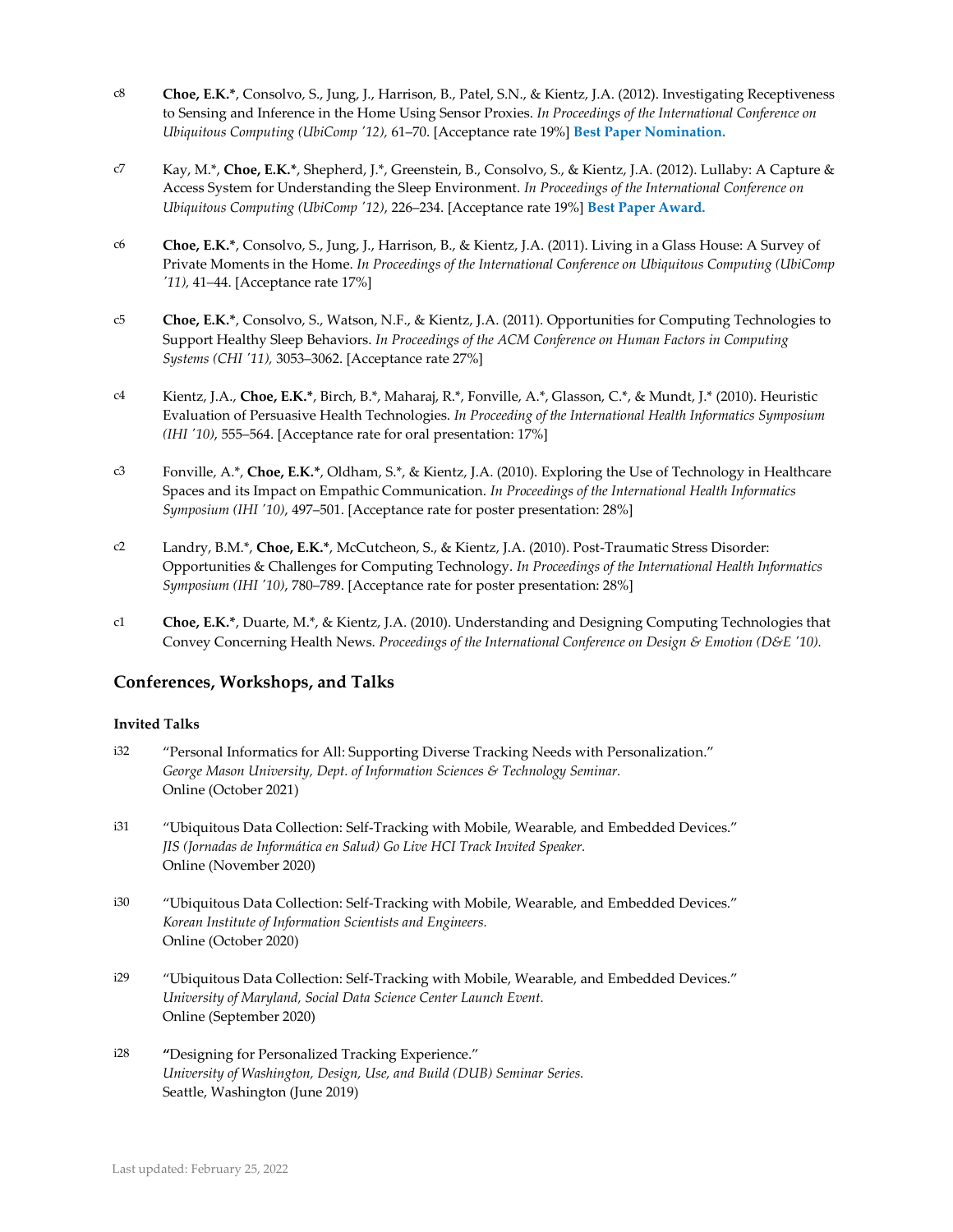- i27 **"**Designing for Personalized Tracking Experience." *University of California, Irvine. The Informatics Seminar Series.* Irvine, California (May 2019)
- i26 "Designing for Personalized Tracking Experience" *University of Maryland, Baltimore County, Interactive Systems Research Center (ISRC) Invited Speaker.*  Baltimore, Maryland (March 2019)
- i25 "Semi-Automated Tracking: A Balanced Approach for Self-Monitoring" *Microsoft Research, Invited Speaker.* Redmond, Washington (July 2018)
- i24 "What Patient Share, What Doctors Want Them to Share: Patient-Generated Data in the Clinic" *University of Maryland, College Park, HCIL Symposium Keynote.* College Park, Maryland (May 2018)
- i23 "Designing a Flexible Personal Data Tracking Tool" *University of Maryland, College Park, HCIL BBL.*  College Park, Maryland (April 2018)
- i22 "Facilitating Self-Reflection on Personal Health Data" *Johns Hopkins University, School of Medicine, Division of Health Sciences Informatics Grand Rounds.* Baltimore, Maryland (February 2018)
- i21 "Facilitating Self-Reflection on Personal Health Data" *Medstar Institute for Innovation, Invited Speaker.* Washington DC (January 2018)
- i20 "Designing for Personal Data Reflection" *Seoul National University, Computer Science, Department Seminar.* Seoul, Korea (December 2017)
- i19 "Participatory Design in Healthcare: Bringing Patients & Clinicians into the Design Process" *Hershey Medical Center.*  Hershey, Pennsylvania (July 2017)
- i18 "Empowering People through Self-Tracking and Personal Data Visualization" *Northwestern University, School of Communication.* Evanston, Illinois (February 2017)
- i17 "Empowering People through Self-Tracking and Personal Data Visualization" *University of Maryland, College Park, College of Information Studies.* College Park, Maryland (February 2017)
- i16 "Empowering People through Self-Tracking and Visual Data Exploration" *KAIST, Computer Science HCI Colloquium Series.*  Daejeon, Korea (December 2016)
- i15 "Personal Informatics: Empowering People through Self-knowledge and Reflection" *Pennsylvania State University, Biobehavioral Health Colloquium Series.* State College, Pennsylvania (October 2016)
- i14 "Empowering People to Improve Their Lives Leveraging Self-Tracking Data" *University of Arizona, Department of Computer Science, Colloquium Speaker.*  Tucson, Arizona (May 2016)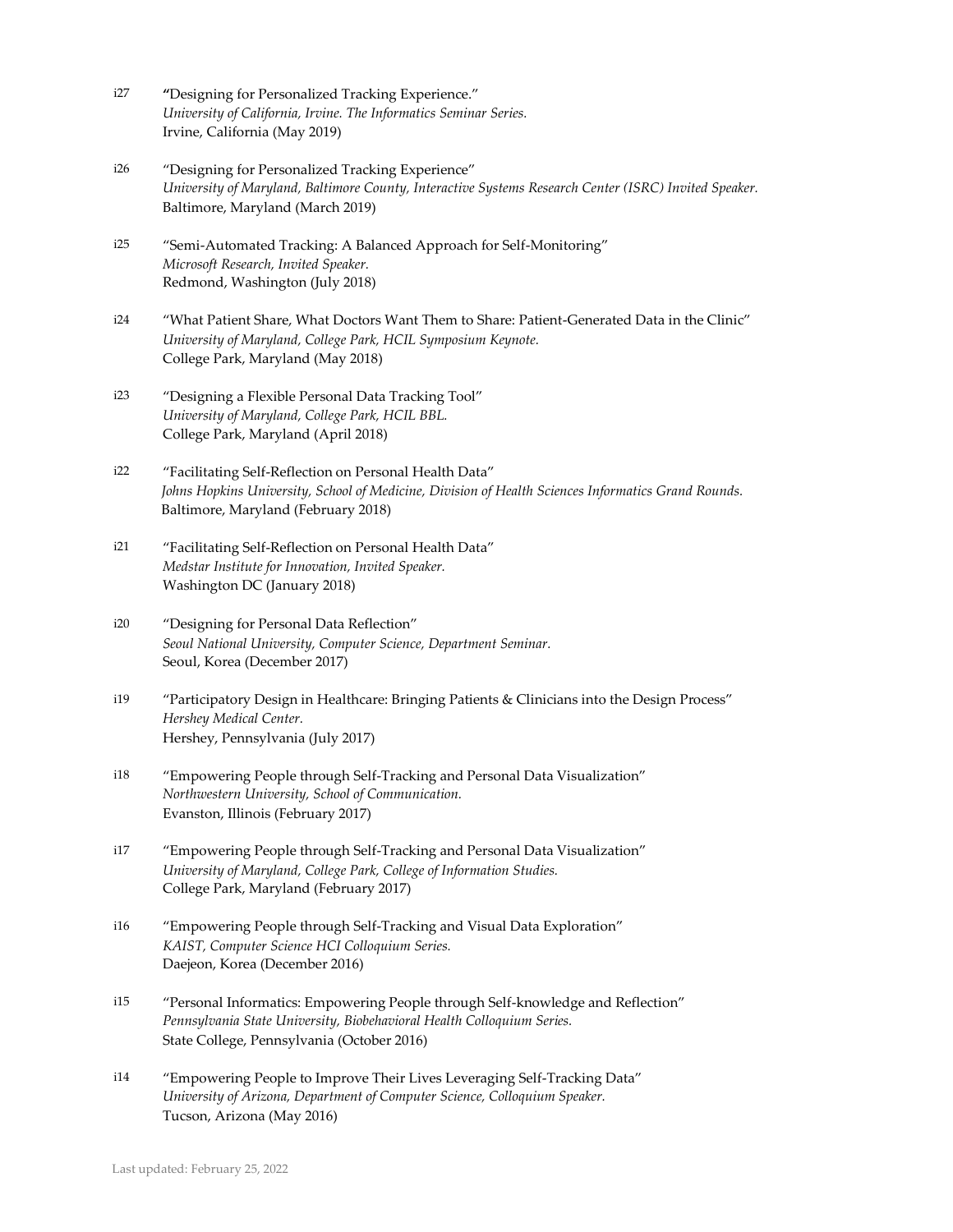- i13 "What Can We Learn from the Quantified Self Movement?" *Kentucky Conference on Health Communication, Distinguished Speaker.* Lexington, Kentucky *(*April 2016)
- i12 "Persuasive Performance Feedback: How to Leverage the Framing Effect in Designing Self-Monitoring Technology" *University of Michigan, School of Information, MISC Talk.*  Ann Arbor, Michigan (December 2015)
- i11 "Quantified Self Movement: From Personal Data to Visualization Insights" *SKKU, iSpeaker Distinguished Lecture.*  Seoul, Korea (May 2015)
- i10 "Design for Change: Self-monitoring Technology for Data Capture and Reflection" *Seoul National University, Computer Science, Department Seminar.* Seoul, Korea (December 2014)
- i9 "Design for Change: Self-monitoring Technology for Data Capture and Reflection" *POSTECH, Department of Computer Science, Department Seminar.* Pohang, Korea (December 2014)
- i8 "Design for Change: Self-monitoring Technology for Data Capture and Reflection" *KAIST, Department of Industrial Design, Faculty Seminar.* Daejeon, Korea (December 2014)
- i7 "Designing Self-monitoring Technology to Promote Healthy Behaviors" *Pennsylvania State University, College of Information Sciences and Technology.* University Park, Pennsylvania (March 2014)
- i6 "Designing Self-monitoring Technology to Promote Healthy Behaviors" *Arizona State University, School of Computing, Informatics, and Decision Systems Engineering.* Phoenix, Arizona (March 2014)
- i5 "Designing Self-monitoring Technology to Promote Healthy Behaviors" *Indiana University – Purdue University Indianapolis, School of Informatics and Computing.* Indianapolis, Indiana (February 2014)
- i4 "Designing Self-monitoring Technology to Promote Healthy Behaviors" *University of Washington, Design, Use, and Build (DUB) Seminar Series.* Seattle, Washington (February 2014)
- i3 "Self-monitoring Technology to Promote Healthy Sleep Behaviors" *Intel Science & Technology Center on Pervasive Computing Retreat.* Seattle, Washington (July 2013)
- i2 "Visual Framing: Nudging Toward Better Privacy Decision" *Microsoft Research.* Redmond, Washington (August 2012)
- i1 "Investigating Receptiveness to Sensing and Inference in the Home Using Sensor Proxies" *University of Washington, Design, Use, and Build (DUB) Seminar Series.* Seattle, Washington (August 2012)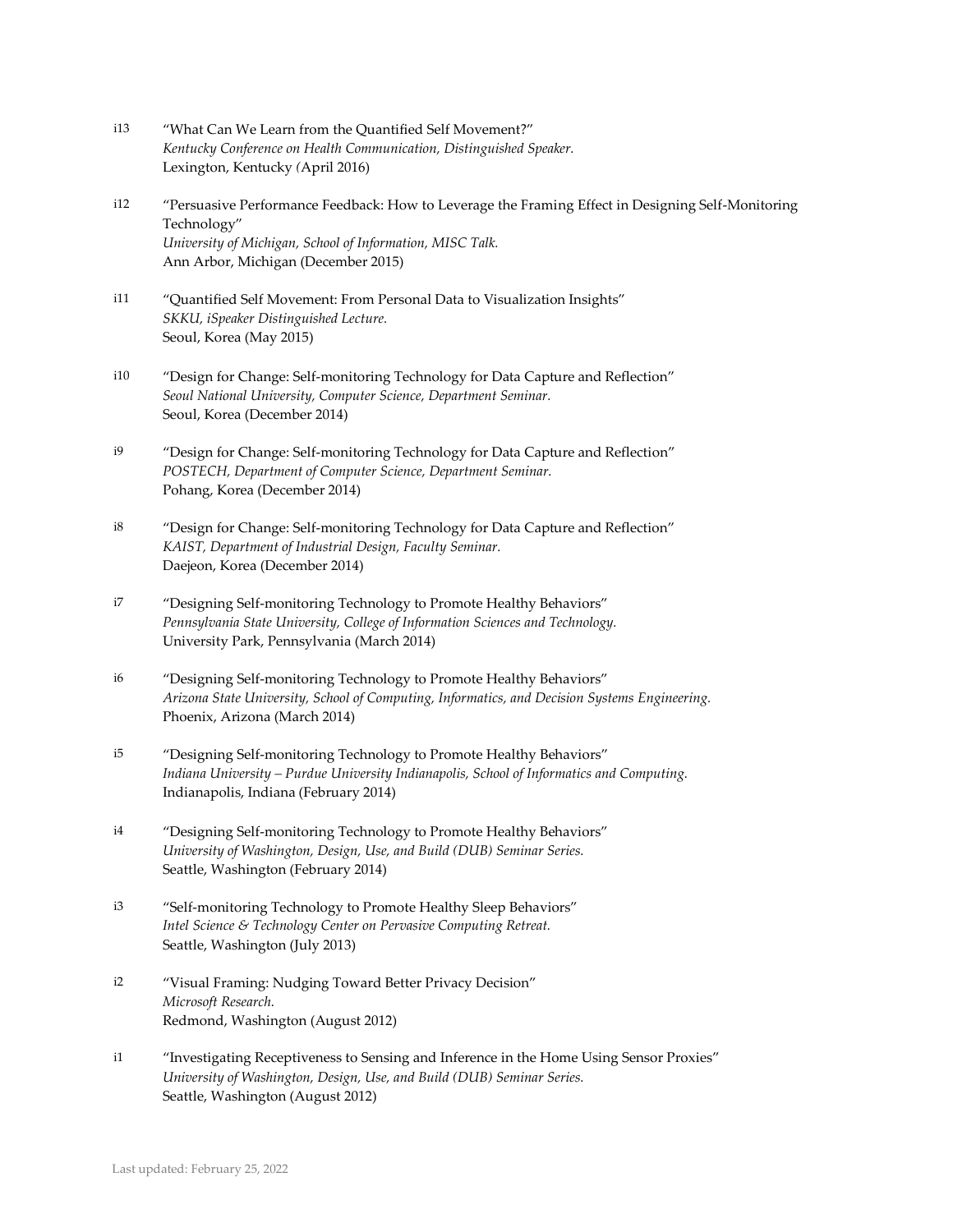#### **Refereed Presentations<sup>2</sup>**

- rp11 **Choe, E.K.**, Sakamoto, Y.\*, Fatmi, Y.\*, Lee, B., Hurter, C., Haghshenas, A.\*, & Irani, P. (2019). Persuasive Data Videos: Investigating Persuasive Self-Tracking Feedback with Augmented Data Videos. *In Proceedings of the American Medical Informatics Association (AMIA '19),* 10 pages. [Acceptance rate 34%] **Distinguished Paper Award Nomination.**
- rp10 **Choe, E.K.**, Lee, B., Zhu, H.† , Riche, N.H., Baur, D. (2017). Understanding Self-Reflection: How People Reflect on Personal Data Through Visual Data Exploration. *Paper presented at the EAI International Conference on Pervasive Computing Technologies for Healthcare (PervasiveHealth '17)*. Barcelona, Spain. [Acceptance rate 24%]
- rp9 **Choe, E.K.**, Lee, B., Kay, M., Pratt, W., & Kientz, J.A. (2015). SleepTight: Low-burden, Self-monitoring Technology for Capturing and Reflecting on Sleep Behaviors. *Paper presented at the ACM International Joint Conference on Pervasive and Ubiquitous Computing (UbiComp '15)*. Osaka, Japan*.* [Acceptance rate 23%]
- rp8 **Choe, E.K.\***, Lee, N.B.\*, Lee, B., Pratt, W., & Kientz, J.A. (2014). Understanding Quantified-Selfers' Practices in Collecting and Exploring Personal Data. *Paper presented at the ACM Conference on Human Factors in Computing Systems (CHI '14)*. Toronto, Ontario, Canada. [Acceptance rate 22.8%] **Honorable Mention Award.**
- rp7 **Choe, E.K.\***, Lee, B., Munson, S.A., Pratt, W., & Kientz, J.A. (2013). Persuasive Performance Feedback: The Effect of Framing on Self-Efficacy. *Paper presented at the American Medical Informatics Association (AMIA '13). Washington D.C.* [Acceptance rate 35%] **Best Student Paper Nomination.**
- rp6 **Choe, E.K.\***, Jung, J., Lee, B., & Fisher, K. (2013). Visual Framing: Nudging People Away From Privacy-Invasive Mobile Apps. *Paper presented at the International Conference on Human-Computer Interaction (INTERACT '13).* Cape Town, South Africa. [Acceptance rate 31%]
- rp5 **Choe, E.K.\***, Consolvo, S., Jung, J., Harrison, B., Patel, S.N., & Kientz, J.A. (2012). Investigating Receptiveness to Sensing and Inference in the Home Using Sensor Proxies. *Paper presented at the International Conference on Ubiquitous Computing (UbiComp '12).* Pittsburgh, Pennsylvania. [Acceptance rate 19%] **Best Paper Nomination.**
- rp4 **Choe, E.K.\*** (2011). Design of Persuasive Technologies for Healthy Sleep Behavior. *Presented at the International Conference on Ubiquitous Computing (UbiComp '11), Doctoral Colloquium*. Beijing, China.
- rp3 **Choe, E.K.\***, Consolvo, S., Jung, J., Harrison, B., & Kientz, J.A. (2011). Living in a Glass House: A Survey of Private Moments in the Home. *Paper presented at the International Conference on Ubiquitous Computing (UbiComp '11).* Beijing, China. [Acceptance rate 17%]
- rp2 **Choe, E.K.\***, Consolvo, S., Watson, N.F., & Kientz, J.A. (2011). Opportunities for Computing Technologies to Support Healthy Sleep Behaviors. *Paper presented at the ACM Conference on Human Factors in Computing Systems (CHI '11).* Vancouver, British Columbia, Canada. [Acceptance rate 27%]
- rp1 **Choe, E.K.\***, Duarte, M.\*, & Kientz, J.A. (2010). Understanding and Designing Computing Technologies that Convey Concerning Health News. *Paper presented at the International Conference on Design & Emotion (D&E '10). Chicago, Illinois.*

#### **Refereed Workshop Papers (Lightly Peer Reviewed)**

w10 **Choe, E.K.**, Lee, B., & Hwang, S. (2018). Personal Data Exploration with Speech on Mobile Devices. *Workshop paper at "Multimodal Interaction for Data Visualization" in the ACM International Conference on Advanced Visual* 

<sup>2</sup> To avoid redundancy, this list does not include presentations for conference papers listed in the "Published Conference Proceedings" section that were presented by students or other co-authors.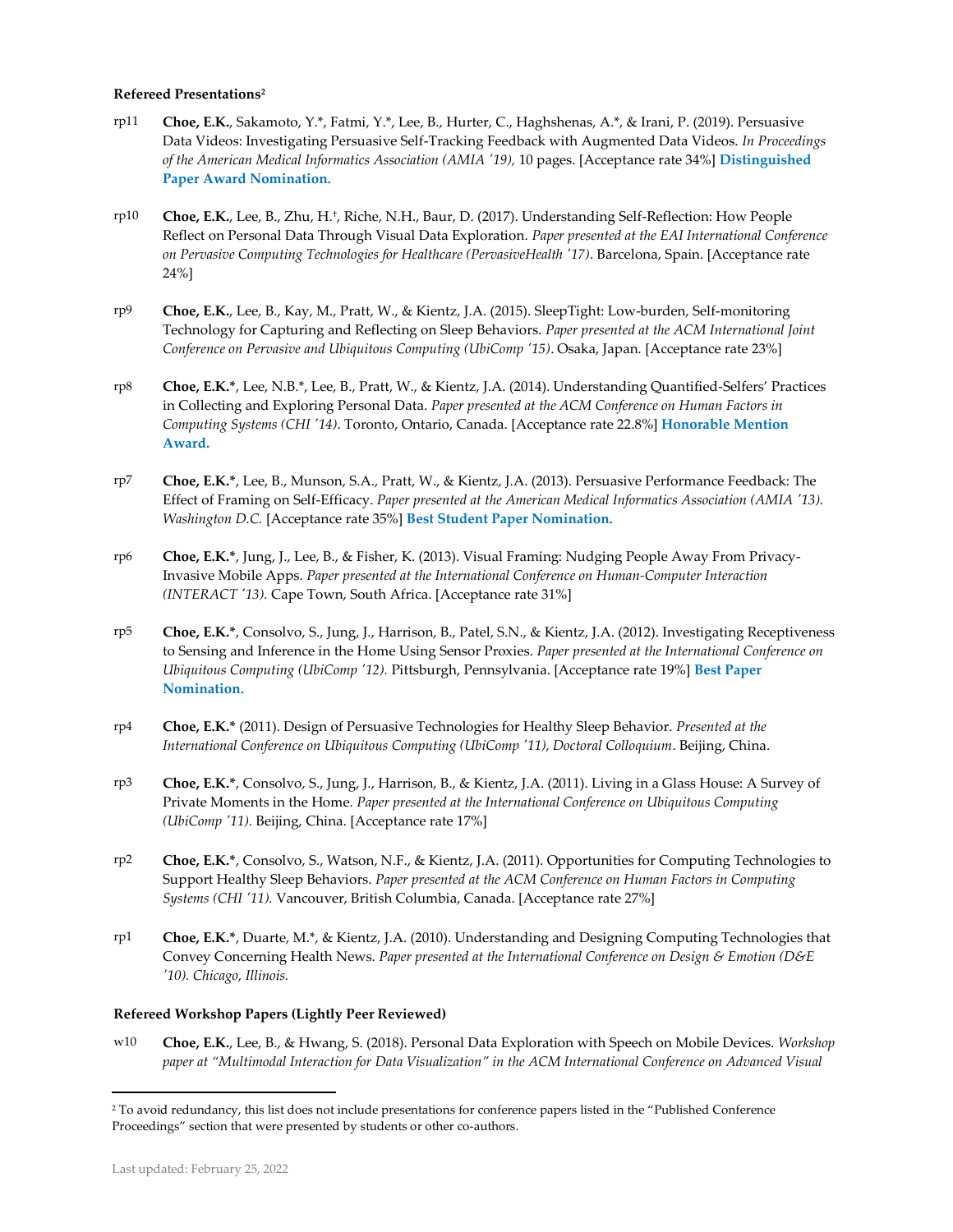*Interfaces (AVI '18).* Grosseto, Italy.

- w9 **Choe, E.K.** (2014). Semi-Automatic Self-Monitoring Technology for Enhancing Self-Awareness and Reducing Data Capture Burden. *NIH Workshop on "Computing Challenges in Future Mobile Health (mHealth) Systems and Applications."* Bethesda, Maryland.
- w8 **Choe, E.K.**, Lee, B., & Kientz, J.A. (2014). Personal Visual Analytics for Self-monitoring. *Workshop paper at "Personal Perspective on Visualization and Visual Analytics" in the ACM DIS 2014 Conference.* Vancouver, British Columbia, Canada.
- w7 **Choe, E.K.\*** (2012). Visual Framing: Nudging Toward Health Behavior Change. *Poster presented at "Workshop on Interactive Systems in Healthcare" (WISH) at AMIA 2012*, Chicago, Illinois.
- w6 Gilbert, M.\*, **Choe, E.K.\***, Lee, M.J.\*, & Kientz, J.A. (2012). Firefly: Designing a Game for Promoting Relaxation Before Sleep. *Poster presented at" Workshop on Interactive Systems in Healthcare" (WISH) at AMIA 2012*, Chicago, Illinois.
- w5 Kay, M.\*, **Choe, E.K.\***, & Kientz, J.A. (2012). Evaluating Zeo and Fitbit for Tracking Sleep Behaviors. *Workshop paper presented at "Evaluating Off-the-Shelf Technologies for Personal Health Monitoring: A Hands-On Workshop" at ACM UbiComp 2012*. Pittsburgh, Pennsylvania.
- w4 Kay, M.\*, **Choe, E.K.\***, Shepherd, J.\*, Greenstein, B., Consolvo, S., & Kientz, J.A. (2012). Lullaby: Capturing the Unconscious in the Sleep Environment. *Workshop paper presented at "Personal Informatics in Practice: Improving Quality of Life Through Data" at CHI 2012*. Austin, Texas.
- w3 Kay, M.\*, **Choe, E.K.\***, Shepherd, J.\*, Greenstein, B., Consolvo, S., Kelley, P.G., & Kientz, J.A. (2011). Lullaby: Environmental Sensing for Sleep Self-Improvement. *Workshop paper presented at "Personal Informatics & HCI: Design, Theory, & Social Implications" at CHI 2011*. Vancouver, British Columbia, Canada.
- w2 Landry, B.M.\*, Kientz, J.A., & **Choe, E.K.\*** (2010). Post Traumatic Stress Disorder: Issues and Opportunities. *Poster presented at "Workshop on Interactive Systems in Healthcare" (WISH) at CHI 2010.* Atlanta, Georgia.
- w1 **Choe, E.K.\***, Duarte, M.\*, & Kientz, J.A. (2010). Empathy in Health Technologies. *Poster presented at "Workshop on Interactive Systems in Healthcare" (WISH) at CHI 2010*. Atlanta, Georgia.

#### **Refereed Extended Abstracts<sup>3</sup> & Posters (Lightly Peer Reviewed)**

- ea7 Smolyak, D.† , Lee, B., & **Choe, E.K.** (2018). TandemTrack: Promoting Consistent Exercise Leveraging Multimodal Training and Tracking. *Extended Abstracts of the ACM Conference on Human Factors in Computing Systems (CHI '18), Late Breaking Work Track.* [Acceptance rate 39.9%]
- ea6 Binda, J.†, Cope, N.†, Park, H.†, Yuan, C.W.\*, Carroll, J.M., & **Choe, E.K.** (2017). Intergenerational Sharing of Health Data Among Family Members. *Adjunct Proceedings of the EAI International Conference on Pervasive Computing Technologies for Healthcare (PervasiveHealth '17)*, 468–471.
- ea5 Landis, C.A., **Choe, E.K.**, Kientz, J.A., Thomas, K.A., Kieckhefer, G.M., Heitkemper, M.M., & Vitiello, M.V. (2015). Smartphone Sleep Diary App: Pilot Testing. *Abstract accepted to SLEEP 2015 for poster presentation.*
- ea4 Li, N.\*, Zhao, C.\*, **Choe, E.K.**, & Ritter, F.E. (2015). HHeal: A Personalized Health App for Flu Tracking and Prevention. *Extended Abstracts of the ACM Conference on Human Factors in Computing Systems (CHI '15),* 1415– 1420.

<sup>3</sup> "Extended Abstracts" are peer-reviewed and are typically included in Adjunct Proceedings.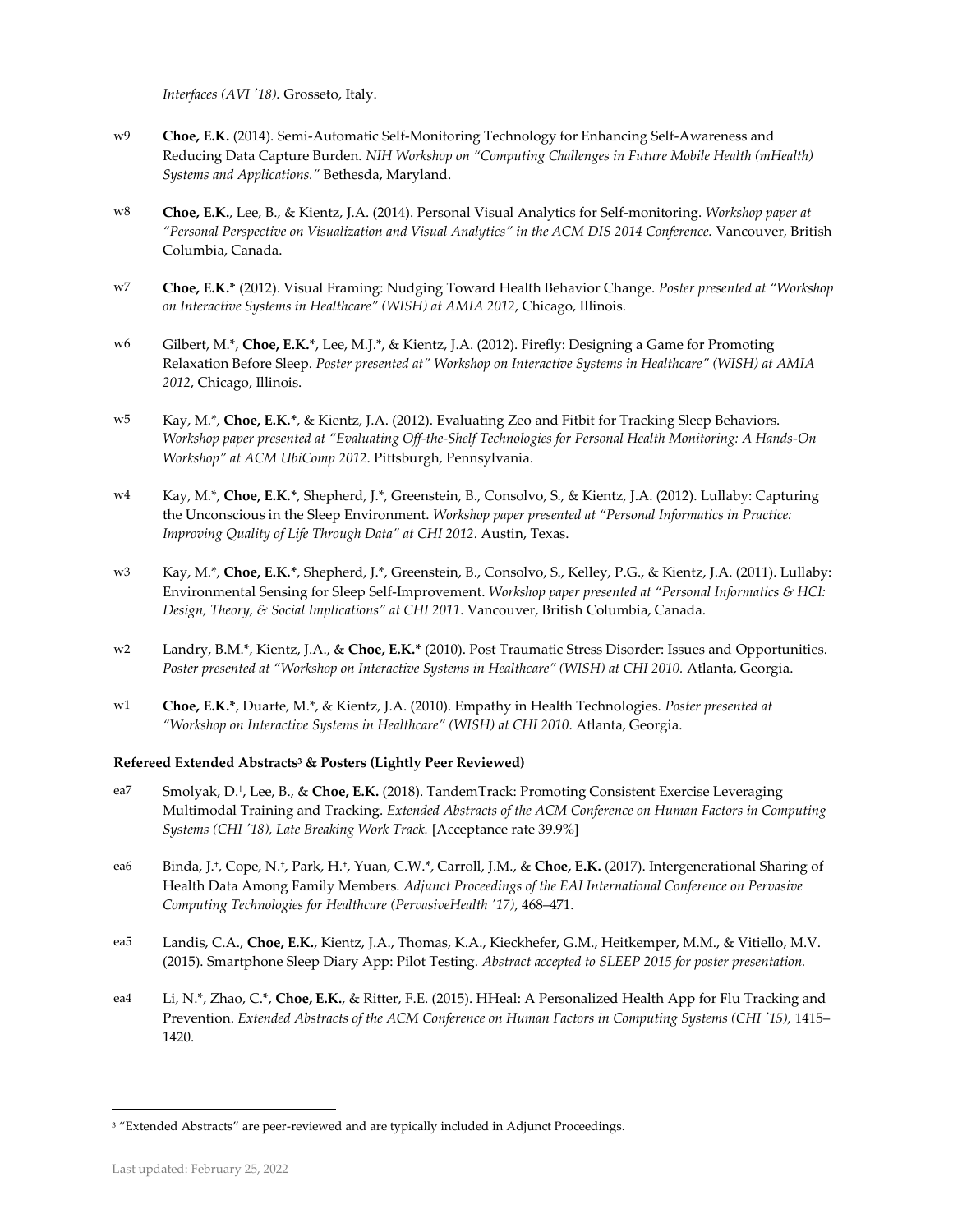- ea3 Landis, C.A., **Choe, E.K.**, Kientz, J.A., Thomas, K.A., Kieckhefer, G.M., Heitkemper, M.M., & Vitiello, M.V. (2015). Pilot Testing a Smartphone Sleep Diary App. *Abstract accepted to 48th Annual Communicating Nursing Research Conference.*
- ea2 **Choe, E.K.\***, Kientz, J.A., Halko S.\*, Fonville, A.\*, Sakaguchi, D.\*, & Watson, N. (2010). Opportunities for Computing to Support Healthy Sleep Behavior. *Extended Abstracts of the ACM Conference on Human Factors in Computing Systems (CHI '10),* 3661–3666.
- ea1 **Choe, E.K.\***, Shinohara, K.\*, Chilana, P.K.\*, Dixon, M.\*, & Wobbrock, J.O. (2009). Exploring the Design of Accessible Goal Crossing Desktop Widgets. *Extended Abstracts of the ACM Conference on Human Factors in Computing Systems (CHI '09)*, 3733-3738.

#### **Non-Refereed Panels (Invited)**

pn1 **Choe, E.K.** (2019). *Panelist in "Health Technology and the Impact on Communities" at Public Health Research@Maryland*. College Park, Maryland (April 2019).

#### **Organized Workshops**

- ow7 Mamykina, L., Epstein, D.A., Klasnja, P., Spruijt-Metz, D., Meyer, J., Czerwinski, M., Althoff, T., **Choe., E.K.**, De Choudhury, M., & Lim, B.Y. (2022). Grand Challenges in Personal Informatics and AI. *Workshop organized at ACM CHI 2022.* Online.
- ow6 Bartram, L., Carpendale, S., **Choe., E.K.**, Lee, B., & Tory, M. (2021). Human-Data Interaction. *Workshop organized at IEEE VIS 2021.* Online.
- ow5 **Choe, E.K.**, Dachselt, R., Isenberg, P., & Lee, B. (2019). Mobile Data Visualization. *Seminar organized at Dagstuhl Schloss.* July 14–19, 2019[. https://www.dagstuhl.de/19292.](https://www.dagstuhl.de/19292) Dagstuhl, Germany.
- ow4 Lazar, A. & **Choe, E.K.** (2018). Building Community Partnerships for Aging Research. *Workshop organized at the Human-Computer Interaction Lab Annual Symposium.* College Park, Maryland.
- ow3 Lee, B., Brehmer, M.\*, Isenberg, P., **Choe, E.K.**, Langner, R.\*, & Dachselt, R. (2018). Data Visualization on Mobile Devices. *Workshop organized at the ACM Conference on Human Factors in Computing Systems (CHI '18).* Montreal, Quebec, Canada.
- ow2 **Choe, E.K.**, Fitzpatrick, G., Lee, B., & Wilcox, L. (2017). Leveraging Patient-Generated Data for Collaborative Decision Making in Healthcare. *Workshop organized at the EAI International Conference on Pervasive Computing Technologies for Healthcare (PervasiveHealth '17).* Barcelona, Spain.
- ow1 Connelly, K., Caine, K., Siek, K.A., Kientz, J.A., Kutz, D.O., Hanania, R., Khan, D.U.\*, & **Choe, E.K.\* (**2012). Evaluating Off-the-Shelf Technologies for Personal Health Monitoring: A Hands-On Workshop. *Workshop organized at the International Conference on Ubiquitous Computing (UbiComp '12).* Pittsburgh, Pennsylvania.

#### **Technical Report**

- t3 Zehrung, R., Huang, L., Lee, B., & **Choe, E.K.** (2021). Investigating Opportunities to Support Kids' Agency and Well-being: A Review of Kids' Wearables. *Technical Report.*
- t2 **Choe, E.K.,** Dachselt, R., Isenberg, P., & Lee, B. (2019). Mobile Data Visualization (Dagstuhl Seminar 19292). *Dagstuhl Reports.*
- t1 Kientz, J.A., **Choe, E.K.\***, & Truong, K.N. (2013). Texting from the Toilet: Mobile Computing Use and Acceptance in Private and Public Restrooms. *Knowledge Media Design Institute, University of Toronto, Technical Report, KMD-13-1.*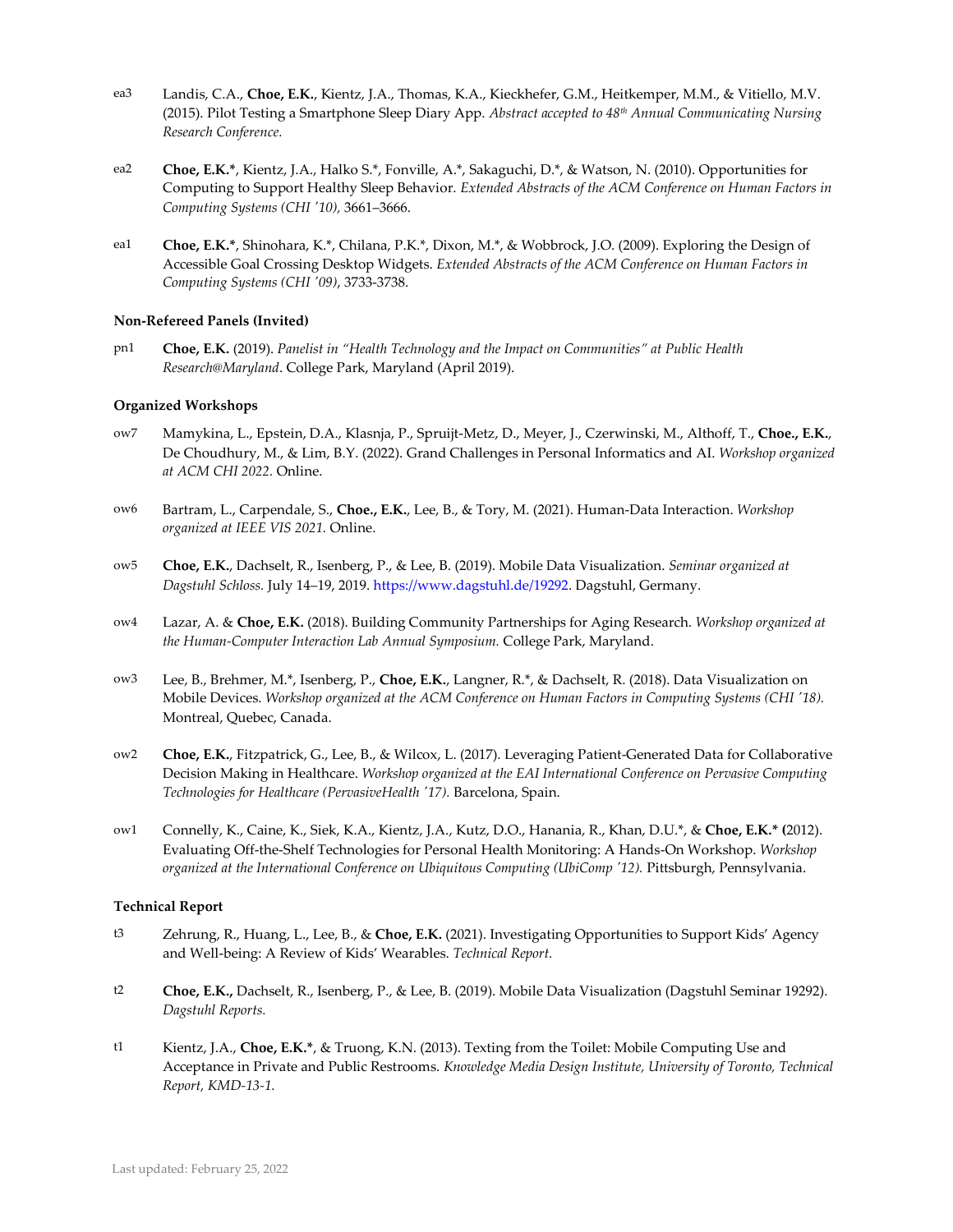## **Completed Creative Works and Scholarship**

#### **Software and Applications**

- sw7 *Data@Hand.* A speech- and touch-based personal data exploration mobile app. Contributors: Kim, Y-H.† , Srinivasan, A., Lee, B., & **Choe, E.K.**
- sw6 *OmniTrack.* An Android-based flexible mobile self-tracking platform for constructing personalized trackers. Contributors: Kim, Y-H.† , **Choe, E.K.**, Lee, B., Seo, J.
- sw5 *Time for Break.* A PC-based prompting application that promotes knowledge workers to take regular standing breaks. Contributors: Luo, Y.† , Lee, B., Conroy, D., **Choe, E.K.**
- sw4 *ChartAccent.* A web-based chart annotation tool. Contributors: Ren, D.\*, Brehmer, M.\*, Lee, B., Höllerer, T., **Choe, E.K.**
- sw3 *Visualized Self.* A web-based visualization tool for integrating self-tracking data and supporting selfreflection. Contributors: **Choe, E.K.**, Baur, D., Lee, B.
- sw2 *SleepTight.* An Android-based application for self-monitoring of sleep behaviors. Contributors: **Choe, E.K.**, Landis, C., Lee, B., Kientz, J.
- sw1 *Lullaby.* An Android and PC-based sensing application that combines environmental sensing with feedback on the sleep environment. Contributors: Kay, M.\*, **Choe, E.K.\***, Shepherd, J.\*, Greenstein, B., Consolvo, S., Watson, N., Kientz, J.

## **Sponsored Research and Programs—Administered by the Office of Research Administration (ORA)**

- sr4 National Science Foundation. *CHS: Medium: Collaborative Research: Teachable Activity Trackers for Older Adults*, \$1.2M (UMD: \$1,080,000), 2020-2024, **Choe, E.K.** (Principal Investigator), Lazar, A. (Co-PI), Kacorri, H. (Co-PI), Conroy, D. (Site PI, Penn State).
- sr3 National Institute of Health. NIBIB R01. *Achieving Optimal Motor Function in Stroke Survivors via a Human-Centered Approach to Design an mHealth Platform,* \$2.4M (UMD: \$506,238), 2020-2025, Lee, I. (Principal Investigator, UMass Amherst), Bonato, P. (Site PI, Harvard Medical School), **Choe, E.K.** (Site PI, UMD), Ramasarma, N. (Industry Collaborator, FormSense).
- sr2 National Science Foundation. *CAREER: Advancing Personal Informatics through Semi-Automated and Collaborative Tracking,* \$546,348, 2017–2022, **Choe, E.K.** (Principal Investigator).
	- Research Experiences for Undergraduates (REU) Supplements: \$16,000 (2018–2019)
- sr1 National Science Foundation. *CRII:CHS: Enhancing Patient-Clinician Communication through Self-Monitoring Data Sharing,* \$175,000, 2015–2018, **Choe, E.K.** (Principal Investigator).
	- Research Experiences for Undergraduates (REU) Supplements: \$16,000 (2017–2018)

## **Gifts and Funded Research Not Administered by ORA**

- g6 University of Maryland, Division of Research & College of Information Studies. Strategic Growth Fund. *Engaging Seniors in Light Physical Activities with Teachable Interfaces*, \$14,891, 2018–2019, **Choe, E.K.** (Principal Investigator), Kacorri, H. (Co-PI), Lazar, A. (Co-PI).
- g5 University of Maryland, Brain and Behavior Initiative. *Understanding the Role of Negative Affect in Psychosis*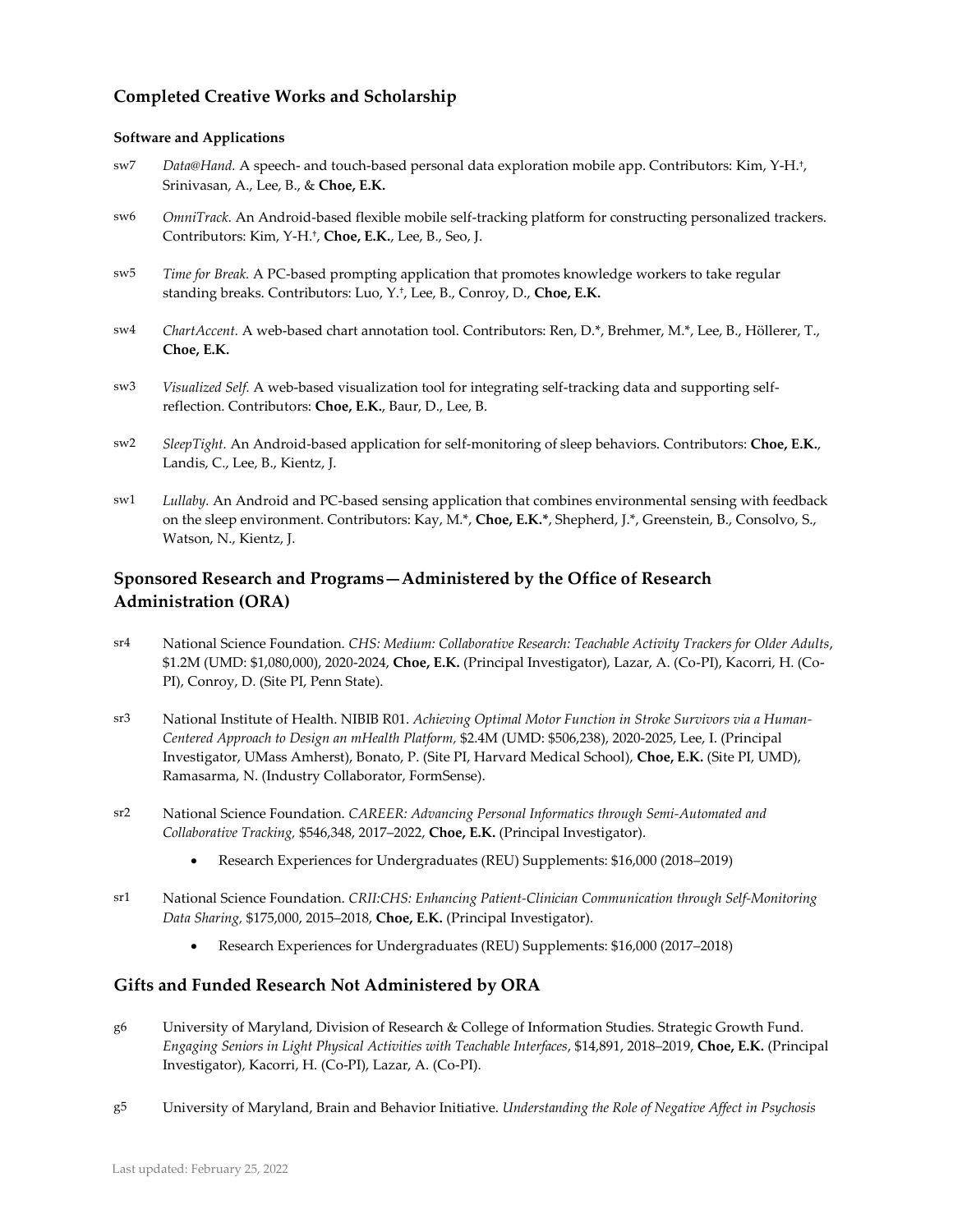*Using Multimodal Imaging and Wearable Sensors.* (2018–2019). Blanchard, J. (PI), Shackman, A. (Co-PI), **Choe, E.K.** (Co-PI). \$49,880.

- g4 Nokia, University Donation Program. *Leveraging Personal Health Data for Collaborative Medical Decision Making,* €25,000, 2016, **Choe, E.K.** (Principal Investigator). [Declined].
- g3 Pennsylvania State University, College of Information Sciences and Technology. Research Seed Grant. *Intergenerational Collaborative Health Tracking*, \$29,701, 2016–2017, **Choe, E.K.** (Principal Investigator), Carroll, J.M. (Co-PI).
- g2 Microsoft Research. *Visualized Self: Empowering People to Improve Their Lives Leveraging the Data About Themselves,* \$40,000, 2015–2016, **Choe, E.K.** (Principal Investigator).
- g1 Pennsylvania State University, College of Information Sciences and Technology. Research Seed Grant. *Enhancing Patient-Clinician Communication through Self-Monitoring Data Sharing,* \$9,580, 2014–2015, **Choe, E.K.** (Principal Investigator), Sawyer, A.M. (Co-PI), Reddy, M. (Co-PI).

## **Research Fellowships, Prizes, and Awards**

 ACM CSCW 2021—Methods Recognition [j16] ACM CSCW 2021—Best Paper Award [j16] ACM SIGCHI 2021—Best of CHI Honorable Mention Award [c30] AMIA 2019—Distinguished Paper Nomination [c26] Microsoft Research Faculty Fellowship Finalist Runner-up, University of Maryland, College Park, Graduate School's Graduate Faculty Mentor of the Year ACM IDC 2017—Best Paper Award Nomination [c19] *(top 3 papers)* NSF CAREER Award—*Advancing Personal Informatics through Semi-Automated and Collaborative Tracking* Nokia University Donation Award Program Recipient *(declined)* AMIA 2016—Distinguished Paper Nomination [c14] Penn State College of IST Junior Faculty Excellence in Research Award Penn State College of IST Seed Grant Award—*Intergenerational Collaborative Health Tracking* NSF CRII Award—Enhancing Patient-Clinician Communication through Self-Monitoring Data Sharing Microsoft Research Grant—Visualized Self: Empowering People to Improve Their Lives Leveraging the Data About Themselves NIH 2015 mHealth Summer Training Institutes Scholar Penn State College of IST Seed Grant Award—*Enhancing Patient-Clinician Communication through Self-Monitoring Data Sharing* ACM SIGCHI 2014—Best of CHI Honorable Mention Award [c11] AMIA 2013—Best Student Paper Nomination [c10] Google USA Anita Borg Memorial Scholarship ACM UbiComp 2012—Best Paper Award [c7] ACM UbiComp 2012—Best Paper Nomination [c8] Bears Breaking Boundaries (Design Competition), 2nd Place, U.C. Berkeley –2008 Cambridge Culture Foundation, Graduate Fellowship Recipient (tuition & stipend for two years) Young Engineers Honor Society, National Academy of Engineering of Korea Steel Furniture Design Competition, Bronze Medal, POSCO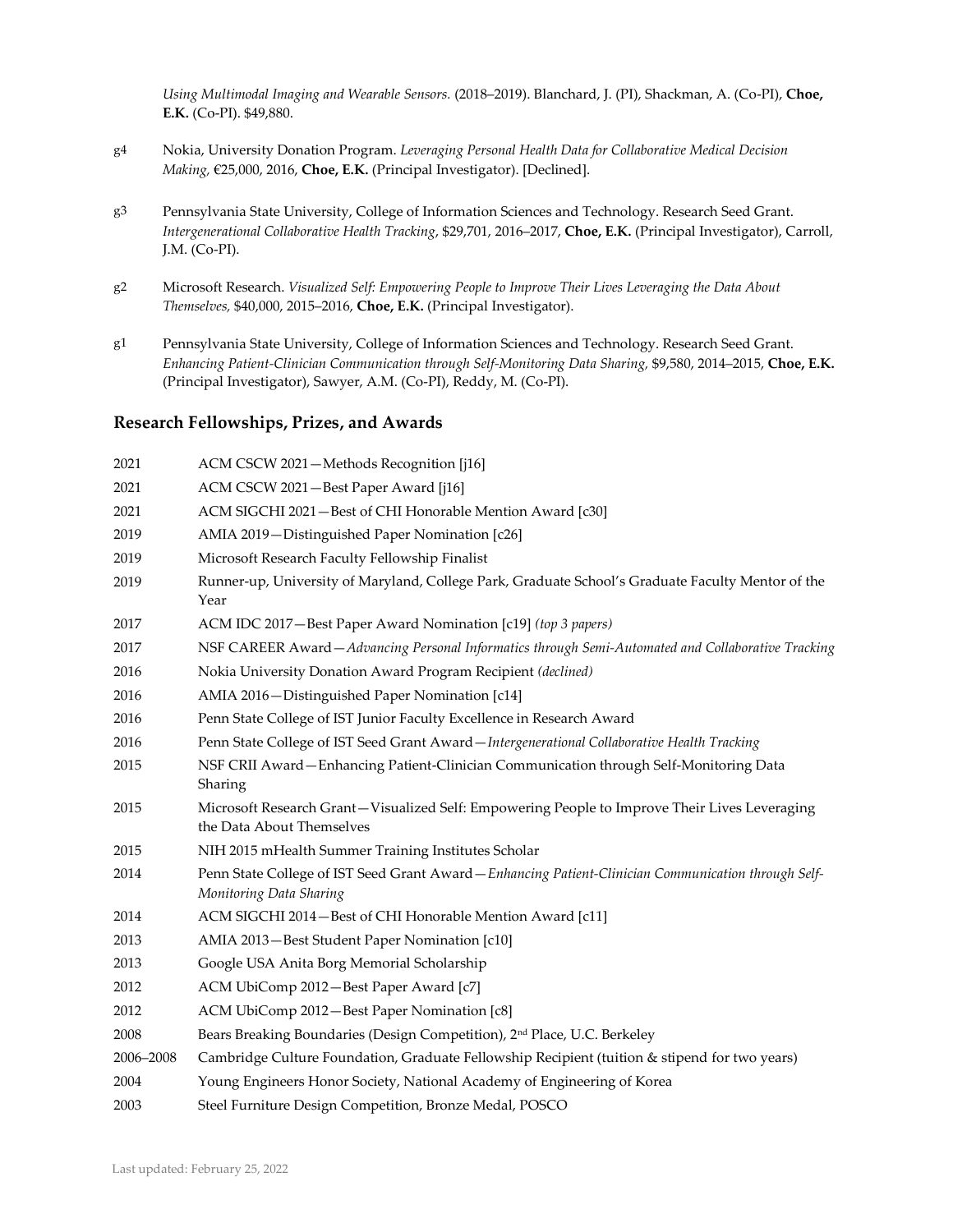- 2001 Korea Software Awards, 2nd Place—Bronze Medal, Ministry of Information and Communication, Korea.
- 2001–2005 Merit-based Government Scholarship, KAIST (tuition & stipend for four years)

# **3. Teaching, Extension, Mentoring, and Advising**

## **Courses Taught**

**University of Maryland, College Park** (Instructor)

- INST 408D: Special Topics in Information Science: Designing Patient-Centered Technologies (Undergraduate level; Elective; 3 credits)
	- Spring 2020 (enrollment 28)
- INST 631: Fundamentals of Human-Computer Interaction (Graduate level; Required; 3 credits) Fall 2017 (enrollment 30)
- INST 682 / CMSC838X: Personal Health Informatics & Visualization (Graduate level; Elective; 3 credits)
	- Fall 2021 (enrollment 25)
	- Fall 2020 (enrollment 23)
	- Fall 2019 (enrollment 19)
	- Fall 2018 (enrollment 27)
- INST 711: Interaction Design Studio (Graduate level; Required; 3 credits)
	- Spring 2019 (enrollment 18)
- INST 779 / 828 Reading Seminar: HCI Seminar on Making Data Accessible (Graduate level; 1 credit)
	- Spring 2022 (enrollment 6)
- INST 808: Data Collection In-Situ: Diary Study and Experience Sampling Method (Graduate level; Elective; 3 credits)
	- Spring 2022 (enrollment 16)

## **Pennsylvania State University** (Instructor)

- IST 520: Foundations of Human-Centered Design (Graduate level; Required; 3 credits) - Spring 2017 (enrollment 19)
- IST 597-003: Design Thinking for Health Technologies (Graduate level; Elective; 3 credits)
	- Fall 2016 (enrollment 13)
- IST 331: Organization and Design of Information Systems: User and System Principles (Intro to HCI course) (Undergraduate level; Required; 3 credits)
	- Spring 2016 (enrollment 54)
	- Spring 2015 (enrollment 45)
- IST 110S: Information, People, and Technology Seminar (Undergraduate level; Required; 3 credits)
	- Spring 2016 (enrollment 29)
	- Fall 2015 (enrollment 24)

## **Seoul National University,** Seoul, Korea (Instructor)

- Special Winter School Lecture Series on Foundations of Human-Computer Interaction
	- Winter 2016 (enrollment 23)

## **Yonsei University,** Seoul, Korea (Instructor)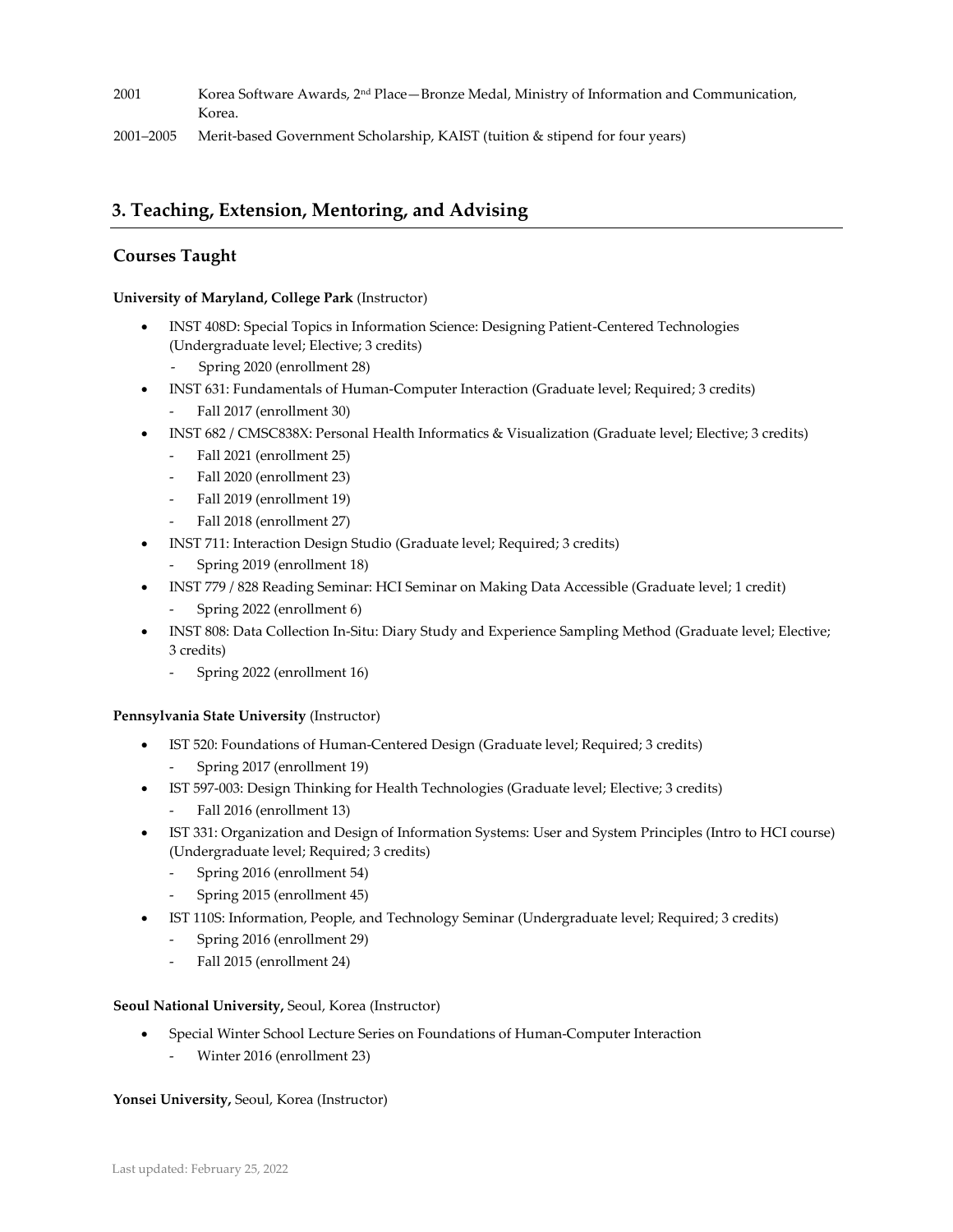- Special Winter School Lecture Series on Human-Computer Interaction and Design Thinking (3 credits)
	- Winter 2014 (enrollment 31)

## **University of Washington**, Seattle, Washington (Teaching Assistant)

- INFO 490A/B, Project Capstone I/II *Worked with Prof. Andrew J. Ko and Prof. Wanda Pratt*
	- Winter 2013
	- Spring 2013
	- Winter 2012
	- Spring 2012
- IMT 540 A/C, Design Methods for Interaction and Systems *Worked with Prof. Julie A. Kientz and Prof. David Hendry*
	- Fall 2011
- INSC 546, Assistive Technology & Inclusive Design
	- *Worked with Prof. Julie A. Kientz*
	- Spring 2010
- INFO 360, User-Centered Design *Worked with Prof. Julie A. Kientz and Prof. David Hendry*
	- Spring 2009

## **University of California**, Berkeley, California (Teaching Assistant)

- I213, User Interface Design and Development *Worked with Prof. Tapan Parikh*
	- Spring 2008
- I141, Search Engines: Technology, Society, and Business *Worked with Prof. Marti Hearst*
	- Fall 2007

# **Teaching Innovations**

## **Course or Curriculum Development**

| 2021      | Newly developed INST 808: Data Collection In-Situ: Diary Study and Experience Sampling<br>Method for Master's and Doctoral students                                             |
|-----------|---------------------------------------------------------------------------------------------------------------------------------------------------------------------------------|
| 2019      | Newly developed INST 639D: Research Through Design for the HCI Master's program                                                                                                 |
| 2018-2019 | Newly developed and offered INST 711: Interaction Design Studio for the HCI Master's program                                                                                    |
| 2018      | Newly developed, cross-listed (with Computer Science), and offered INST 682 / CMSC838X:<br>Personal Health Informatics & Visualization for the iSchool and CS graduate programs |
| 2017      | Significantly revised and offered INST 631: Fundamentals of Human-Computer Interaction for<br>the HCI Master's program                                                          |
| 2016      | Newly developed and offered IST 597-003: Design Thinking for Health Technologies for the<br>iSchool graduate program                                                            |
| 2015      | Significantly revised and offered IST 331: Organization and Design of Information Systems: User<br>and System Principles for the iSchool undergraduate program                  |

## **Advising: Research or Clinical**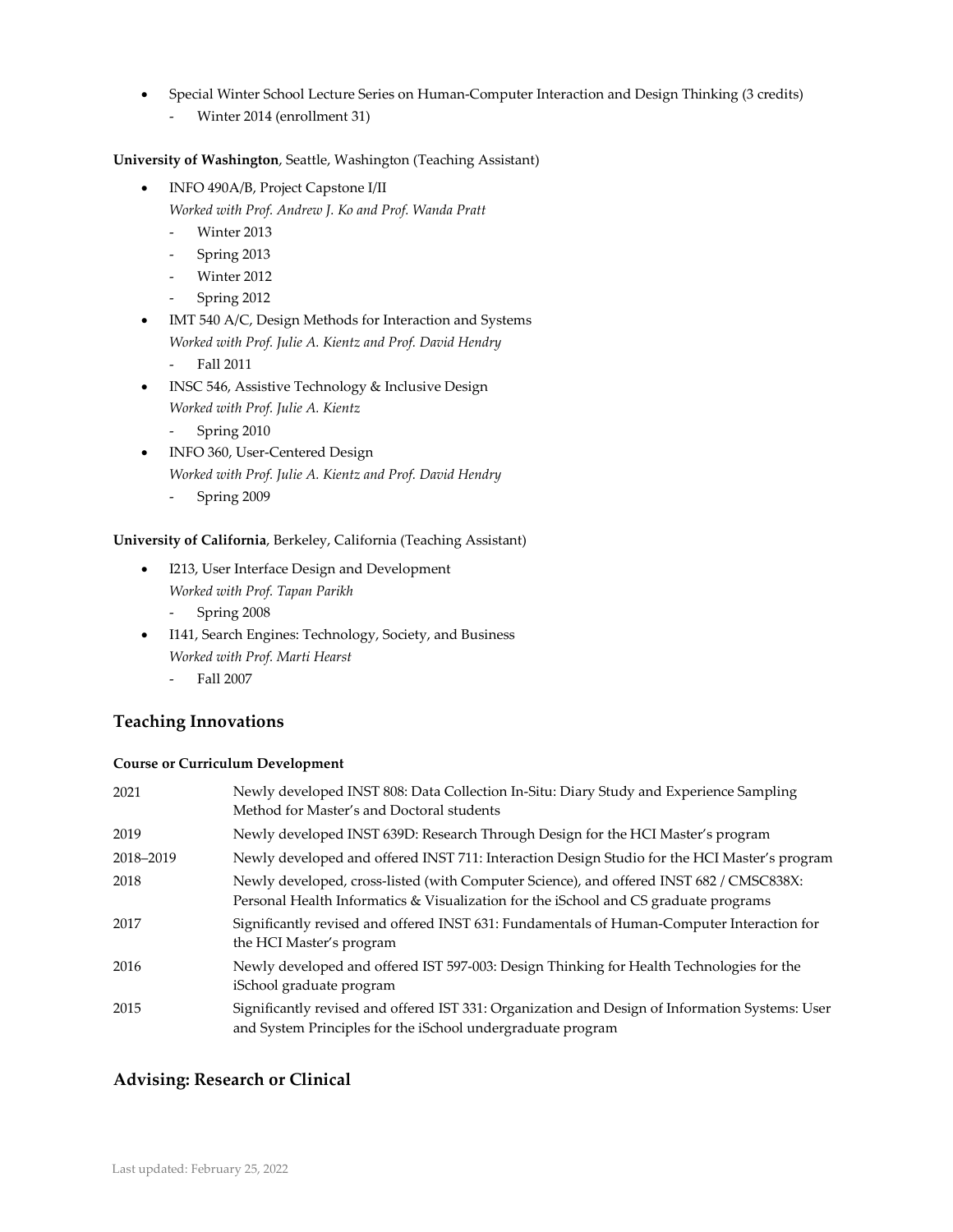|  |  | Undergraduate-Independent Study / REU (Research Experiences for Undergraduates) Advisor |  |
|--|--|-----------------------------------------------------------------------------------------|--|
|  |  |                                                                                         |  |

| 01/2015-05/2015   | Jihyun Oh, Penn State IST               | Independent Study Advisor (IST 496)                                  |
|-------------------|-----------------------------------------|----------------------------------------------------------------------|
| 01/2015-08/2015   | Justin Roth, Penn State IST             | <b>Honors Thesis Committee</b>                                       |
| 01/2015-05/2017   | Natalie Cope, Penn State IST            | Internship Advisor; NSF REU Advisor; co-<br>authored [c21, ea6]      |
| 08/2015-05/2017   | Hyehyun Park, Penn State IST            | Independent Study Advisor (IST 496); co-<br>authored [c21, ea6]      |
| 01/2016-05/2017   | Olivia Richards, Penn State Mathematics | NASA Pennsylvania Space Grant<br>Undergraduate Fellowship Supervisor |
| 08/2017-05/2018   | Daniel Smolyak, UMD Computer Science    | NSF REU Advisor; co-authored [ea7]                                   |
| 02/2019-07/2020   | Lily Huang, UMD iSchool                 | <b>NSF REU Advisor</b>                                               |
| 06/2019-08/2019   | Tyson Nguyen, UMD iSchool               | <b>NSF REU Advisor</b>                                               |
| 11/2019-12/2020   | Mengyun Liu, UMD iSchool                | Research supervisor                                                  |
| 1/2021-5/2021     | Abhinav Vedmala, UMD Computer Science   | <b>NSF REU Advisor</b>                                               |
| $1/2022$ –Present | Matthew Falzon, UMD Computer Science    | Research supervisor                                                  |

# **Master's—Research / Independent Study / Master's Thesis Advisor**

| 09/2009-05/2010 | Amanda Fonville, UW iSchool MSIM  | Collaborated on [c3, c4, ea2]                                                                                                        |
|-----------------|-----------------------------------|--------------------------------------------------------------------------------------------------------------------------------------|
| 03/2013-06/2013 | Nicole B. Lee, UW HCDE MS         | Collaborated on [c11]                                                                                                                |
| 09/2016-12/2016 | Ning Ma, Penn State IST MS        | Research Advisor; co-authored [c22]                                                                                                  |
| 10/2016-05/2017 | Pratik Agarwal, Penn State IST MS | Research Advisor; co-authored [c17]                                                                                                  |
| 09/2015-05/2017 | Yuhan Luo, Penn State IST MS      | Master's Thesis Committee Chair; co-authored<br>[c16, c20, c22, c25]                                                                 |
|                 |                                   | Thesis title: "Understanding Information<br>Workers' Sedentary Behavior through a<br>Prompting System"                               |
| 08/2017-05/2018 | Shankar Ramesh, UMD iSchool HCIM  | Master's Thesis Committee Co-Chair (with<br>Casey Overby Taylor from Johns Hopkins<br>University); co-authored [j15]                 |
|                 |                                   | Thesis title: "Survey on Health Device Use by<br>mTurk Participants"                                                                 |
| 05/2018-09/2018 | Peiyi Liu, UMD iSchool HCIM       | Internship advisor; co-authored [c25]                                                                                                |
| 05/2018-05/2019 | Diva Smriti, UMD iSchool HCIM     | Master's Thesis Committee Chair                                                                                                      |
|                 |                                   | Thesis title: "Designing Technology to Increase<br>Adoption of Healthy Behaviors in Men in the<br>Context of Light Food Consumption" |
| 01/2019-06/2019 | Anam Bhatia, UMD iSchool HCIM     | Independent Study Advisor                                                                                                            |
| 02/2020-05/2020 | Amy Asadi, UMD iSchool HCIM       | Research Advisor                                                                                                                     |
| 02/2020-01/2021 | Rachael Zehrung, UMD CS MS        | Research Advisor; co-authored [c29]                                                                                                  |
| 2020            | Zhehan Xiong                      | MS in CS Scholarly Paper advisor                                                                                                     |
| 2021            | David Wang                        | MS in CS Scholarly Paper advisor                                                                                                     |
| 02/2020-05/2021 | Shaan Chopra, UMD iSchool HCIM    | Master's Thesis Committee Chair; co-authored<br>[c29]                                                                                |
|                 |                                   | Thesis title: ""I'm not alone in this": Co-<br>managing Stigmatized Chronic Health<br>Conditions"                                    |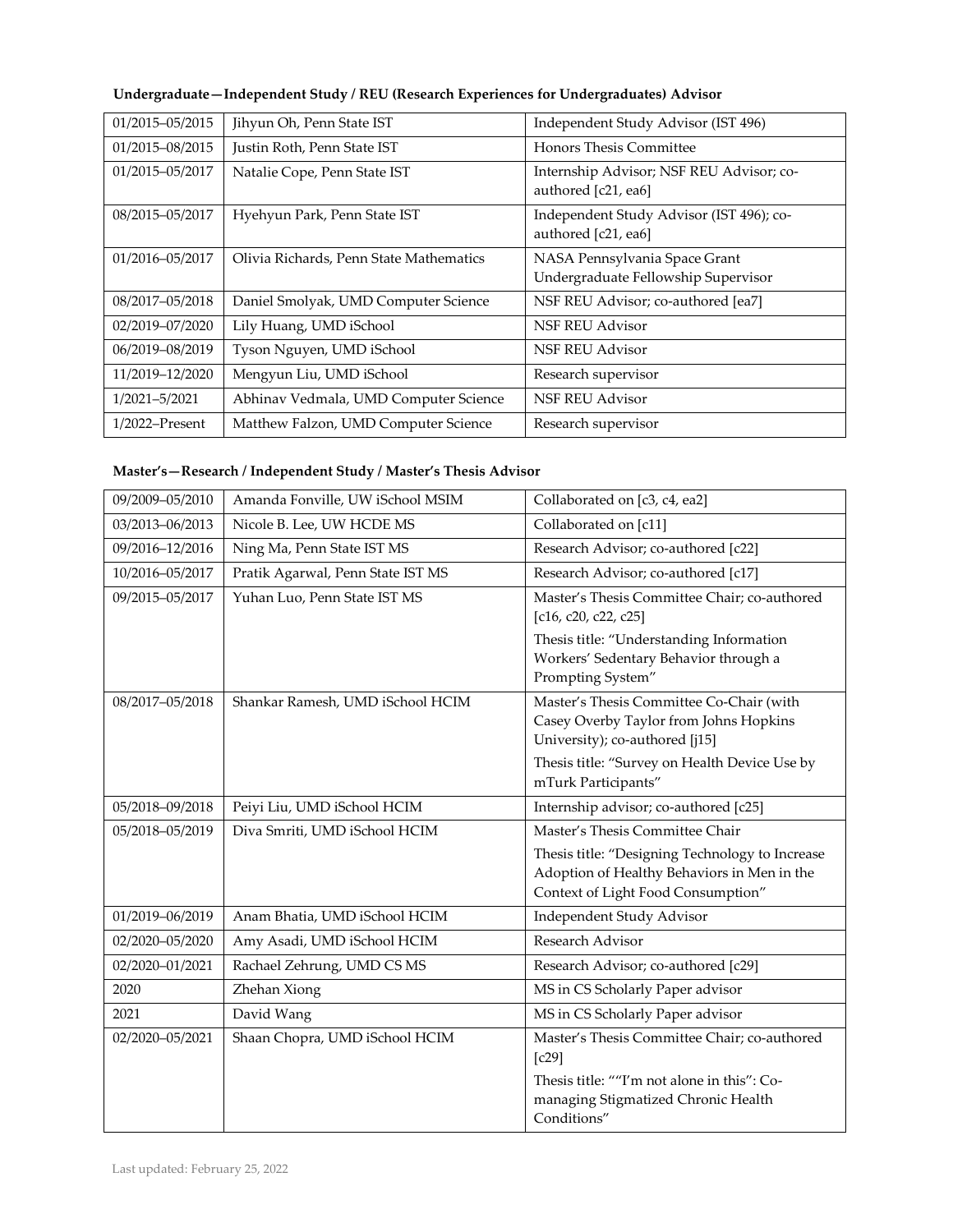| 01/2021-12/2021 | Matthew Patrick, UMD iSchool HCIM | Master's Thesis Committee Chair                 |
|-----------------|-----------------------------------|-------------------------------------------------|
|                 |                                   | Thesis title: "Reasons and Rationalizations for |
|                 |                                   | Bedtime Procrastination in University Students" |
| 02/2020–Present | Jarrett Lee, UMD iSchool HCIM     | Master's Thesis Committee Chair                 |
| 01/2021–Present | Diana Chou, UMD CS MS             | Research Advisor                                |

## **Master's—Master's Thesis External Committees (non-advisees)**

| 2016 | Jun Ge, Penn State IST                  | M.S. Thesis Committee Member |
|------|-----------------------------------------|------------------------------|
| 2017 | Rama Adithya Varanasi, Penn State IST   | M.S. Thesis Committee Member |
| 2018 | Rebecca Stone, UMD iSchool HCIM         | M.S. Thesis Committee Member |
| 2018 | Alisha Pradhan, UMD iSchool HCIM        | M.S. Thesis Committee Member |
| 2019 | Biswaksen Patnaik, UMD iSchool HCIM     | M.S. Thesis Committee Member |
| 2021 | Youngchan Kim, Yonsei University, Korea | M.S. Thesis Committee Member |
| 2022 | Amelia Chan Short, UMD iSchool HCIM     | M.S. Thesis Committee Member |

## **Doctoral—Ph.D. Dissertation Advisor**

| 08/2017–Present   Yuhan Luo, UMD iSchool Ph.D.   | Ph.D. Dissertation Advisor |
|--------------------------------------------------|----------------------------|
| 08/2021–Present   Jong Ho Lee, UMD iSchool Ph.D. | Ph.D. Dissertation Advisor |
| 08/2021–Present   Kyungyeon Lee, UMD CS Ph.D.    | Ph.D. Dissertation Advisor |

## **Doctoral—Internal Review / Proposal / Dissertation Committees (non-advisees)**

| 2015-2017    | Elizabeth Eikey, Penn State IST               | Ph.D. Dissertation Committee Member          |
|--------------|-----------------------------------------------|----------------------------------------------|
| 2016-2017    | Jiawei Chen, Penn State IST                   | Ph.D. Dissertation Committee Member          |
| 2017-2019    | Kenyon Crowley, UMD iSchool                   | Ph.D. Dissertation Proposal Committee Member |
|              |                                               | Ph.D. Dissertation Defense Committee Member  |
| 2017-Present | Andrea Julca, UMD iSchool                     | Ph.D. First Year Review Committee Member     |
|              |                                               | Integrative Paper Review Committee Member    |
|              |                                               | Ph.D. Dissertation Proposal Committee Member |
|              |                                               | Ph.D. Dissertation Defense Committee Member  |
| 2018-2021    | Yuting Liao, UMD iSchool                      | Integrative Paper Review Committee Member    |
|              |                                               | Ph.D. Dissertation Proposal Committee Member |
|              |                                               | Ph.D. Dissertation Defense Committee Member  |
| 2018-2020    | Sigfried Gold, UMD iSchool                    | Ph.D. First Year Review Committee Member     |
|              |                                               | Ph.D. Integrative Paper Committee Member     |
| 2019         | Sriram Karthik Badam, UMD Computer<br>Science | Ph.D. Dissertation Defense Committee Member  |
|              |                                               |                                              |
| 2020         | Brian Ondov, UMD Computer Science             | Ph.D. Dissertation Defense Committee Member  |
| 2021         | Shi Feng, UMD Computer Science                | Ph.D. Dissertation Defense Committee Member  |
| 2021         | Yongle Zhang, UMD iSchool                     | Integrative Paper Review Committee Member    |
| 2021         | Rie Kamikubo, UMD iSchool                     | Ph.D. First Year Review Committee Member     |
| 2021         | Jian Zheng, UMD iSchool                       | Ph.D. First Year Review Committee Member     |
| 2022         | Yimin Xiao, UMD iSchool                       | Ph.D. First Year Review Committee Member     |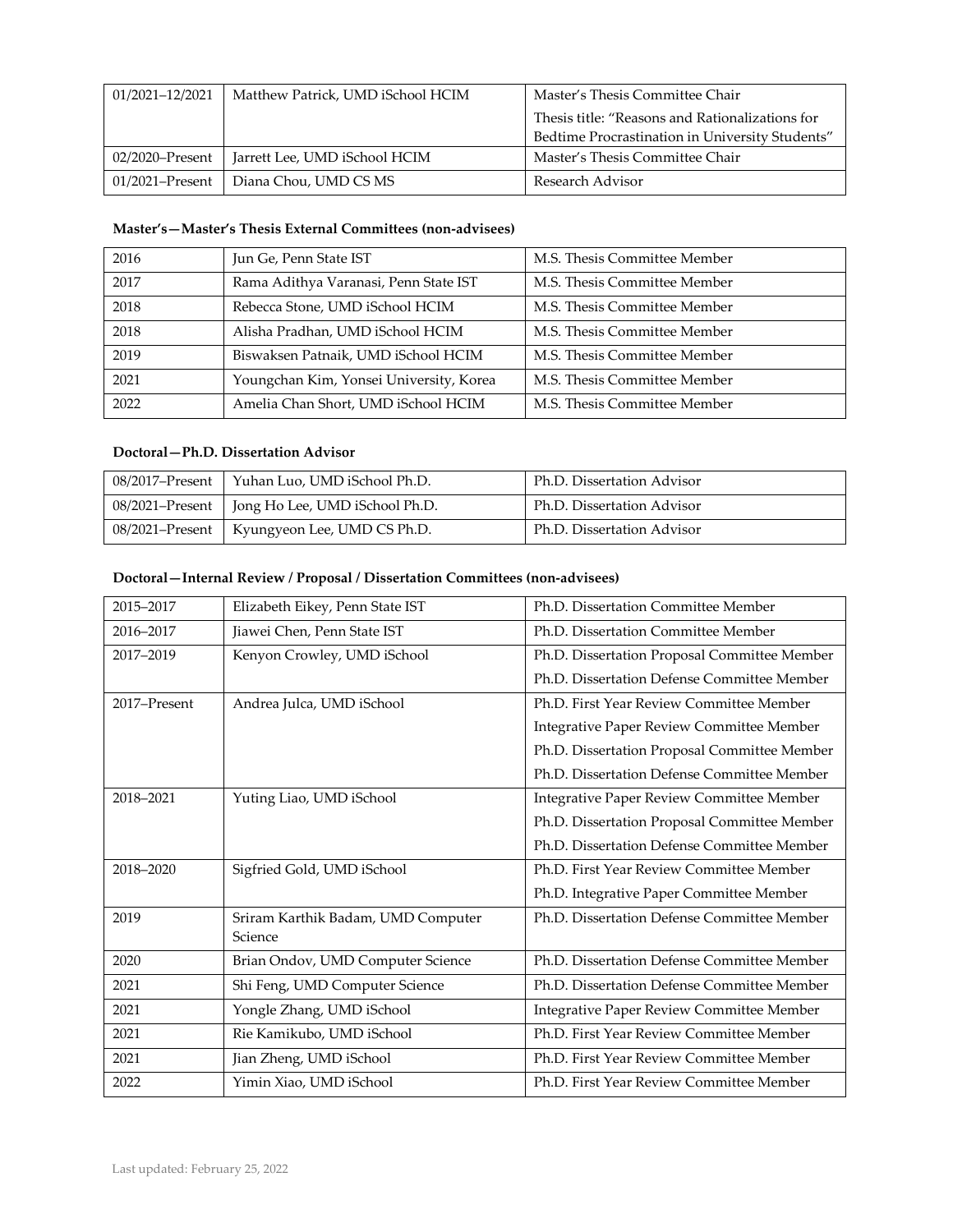| 2016         | Manal Almalki, University of Melbourne,<br>Australia               | Ph.D. Dissertation Committee Member          |
|--------------|--------------------------------------------------------------------|----------------------------------------------|
| 2016         | Dandan Huang, University of Victoria,<br>Canada                    | Ph.D. Dissertation Committee Member          |
| 2015-2018    | Allison Doub, Penn State University, USA                           | Ph.D. Dissertation Committee Member          |
| 2017-2019    | Stephen MacNeil, University of North<br>Carolina at Charlotte, USA | Ph.D. Dissertation Committee Member          |
| 2017-2019    | Young-Ho Kim, Seoul National University,<br>Korea                  | Ph.D. Dissertation Committee Member          |
| 2021–Present | Donghan Hu, Virginia Tech, USA                                     | Ph.D. Dissertation Advisory Committee Member |

## **Doctoral—External Examiner of Ph.D. Thesis (outside of UMD)**

## **Post-Doctoral**

| 2019–2021    | Young-Ho Kim, Seoul National University<br>(02/2019-08/2019); UMD iSchool (09/2019-<br>11/2021) | Post-Doctoral Advisor |
|--------------|-------------------------------------------------------------------------------------------------|-----------------------|
| 2022–Present | Junhyung Moon, UMD iSchool                                                                      | Post-Doctoral Advisor |

## **Other<sup>4</sup>**

| 2015-2016       | Joanna Colgan, Penn State Dept of<br>Kinesiology Ph.D. student                                | Research supervision; co-authored [c14]           |
|-----------------|-----------------------------------------------------------------------------------------------|---------------------------------------------------|
| 2015-2017       | Haining Zhu, Penn State IST Ph.D. student                                                     | Research supervision; co-authored [c14, c16, c18] |
| 2016-2019       | Young-Ho Kim, Seoul National University<br>Dept of Computer Science Ph.D. student             | Research supervision; co-authored [c13, c24, j4]  |
| 2018-2021       | Yoojung Kim, Seoul National University<br>Convergence Science and Technology Ph.D.<br>student | Research supervision; co-authored [j7, j11]       |
| 08/2018-01/2020 | Pramod Chundury, UMD iSchool Ph.D.                                                            | Research supervision                              |
| 05/2020-07/2021 | Hyunsung Cho, KAIST CS MS                                                                     | Research supervision                              |

# **Mentorship**

| 2018-2019 | Jasmine Jones, Post-doctoral scholar at<br>University of Minnesota. First permanent<br>position: Assistant Professor at Berea College | Big Ten Academic Alliance Professorial<br>Advancement Initiative to increase the number<br>of underrepresented minority faculty members.<br>Role: Faculty mentor |
|-----------|---------------------------------------------------------------------------------------------------------------------------------------|------------------------------------------------------------------------------------------------------------------------------------------------------------------|
| 2020-2021 | Ge Gao                                                                                                                                | iSchool Faculty mentor                                                                                                                                           |
| 2020-2021 | Sergii Skakun                                                                                                                         | iSchool Faculty mentor                                                                                                                                           |
| 2021-2022 | Diana Marsh                                                                                                                           | iSchool Faculty mentor                                                                                                                                           |
| 2021-2022 | Hernisa Kacorri                                                                                                                       | iSchool Faculty mentor                                                                                                                                           |

# **Advising: Other than Directed Research**

<sup>4</sup> Students with whom I have had significant research interaction on specific projects, in a capacity other than their advisor/coadvisor.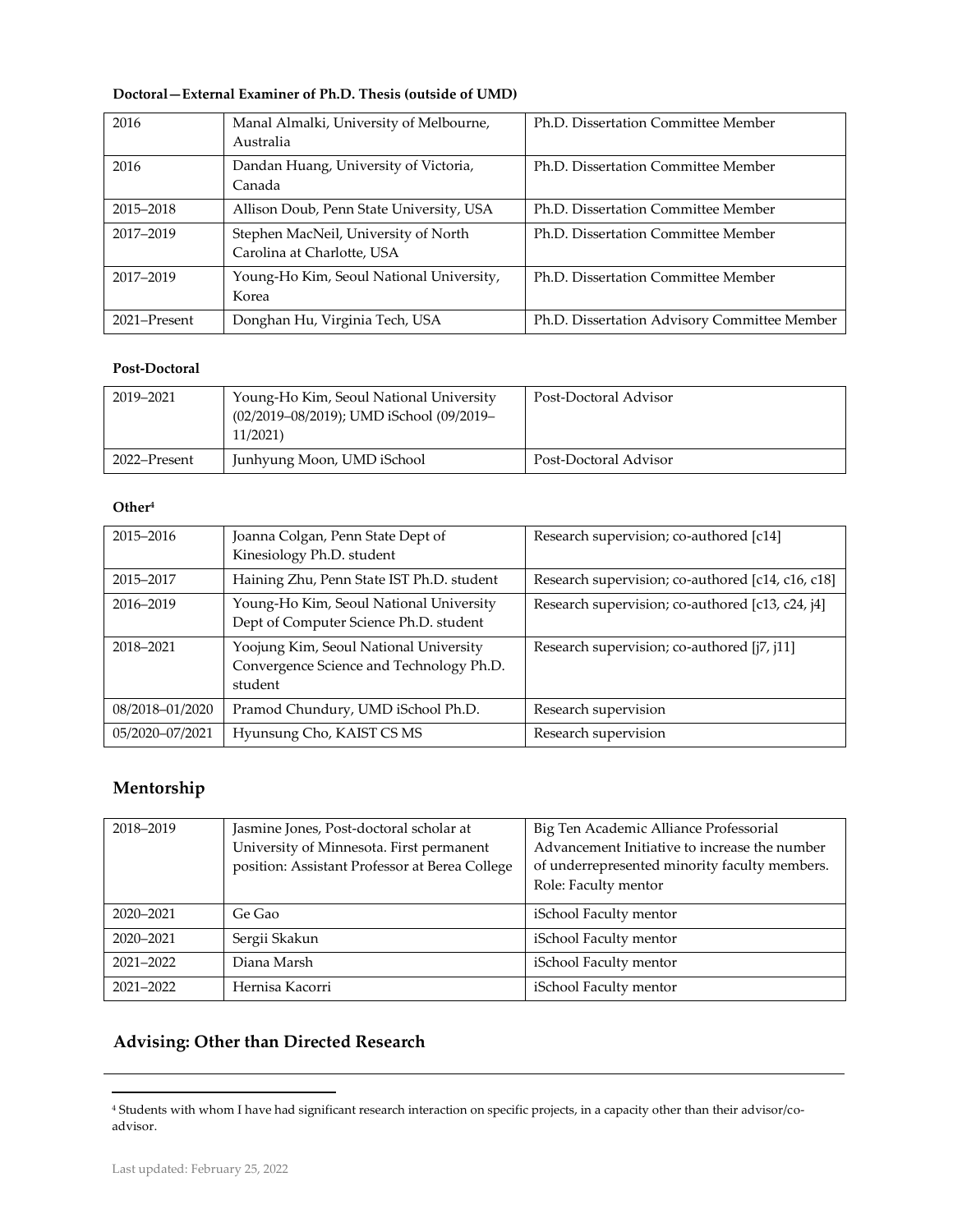| 2018-2020 | University of Maryland, UX Terps Student Organization, Faculty Advisor |
|-----------|------------------------------------------------------------------------|
|-----------|------------------------------------------------------------------------|

## **Professional and Extension Education**

#### **Guest Lectures**

- g8 "Personal Data for All" *University of Maryland, Guest Lecture for CMSC 396H (Honors Seminar)* (March 2021)
- g7 "Personal Data Visualization 1 & 2" *University of Washington, Guest Lectures for INFO 468A (Designing for Personal Health & Wellness)* (Nov. 2020)
- g6 **"**Designing for Personalized Tracking Experience" *University of Maryland, Guest Lecture for INST 408A Consumer Health Informatics* (Oct. 2019).
- g5 "Understanding Self-Reflection: How People Reflect on Personal Data through Visual Data Exploration" *University of Maryland, Guest Lecture for INST 728K Consumer Health Informatics* (April 2018)
- g4 "Design Critique" *University of Maryland, Guest Lecture for INST 776 HCIM Capstone Project* (March 2018)
- g3 "Visual Communications" *University of Maryland, Guest Lecture for INST 776 HCIM Capstone Project* (March 2018)
- g2 **"**Quantified Self" *Penn State University, Guest Lecture for IST 497E Mobile and Ubiquitous Computing* (February 2015)
- g1 **"**Quantified Self: Knowledge through Data Collection and Reflection" *Penn State University, Guest Lecture for IST110H Information, People, and Technology Seminar* (November 2014)

#### **Other—Tutorials and Courses**

- t2 "Data Visualization for UbiComp & ISWC Research" **Choe, E.K.**, Isenberg, P., Lee, B. *Tutorial accepted for the UbiComp & ISWC 2019.* London, UK.
- t1 "Designing Digital Health Interventions" (2015). Hekler, E., Poole, E., Klein, D., **Choe, E.K.** *Course offered at the Society of Behavioral Medicine Annual Meeting 2015.* San Antonio, Texas.

## **4. Service and Outreach**

## **Editorships, Editorial Boards, and Reviewing Activities**

#### **Editorial Boards**

- ACM IMWUT Associate Editor (2017–2019, 2021–Present)
- Foundations and Trends in Human-Computer Interaction Editor (2020–Present)
- PLoS ONE Guest Editor for a special issue on "Digital Technologies for Health" (2019–2020)

#### **Reviewing Activities for Journals and Presses**

• Reviewer, ACM Health (2019)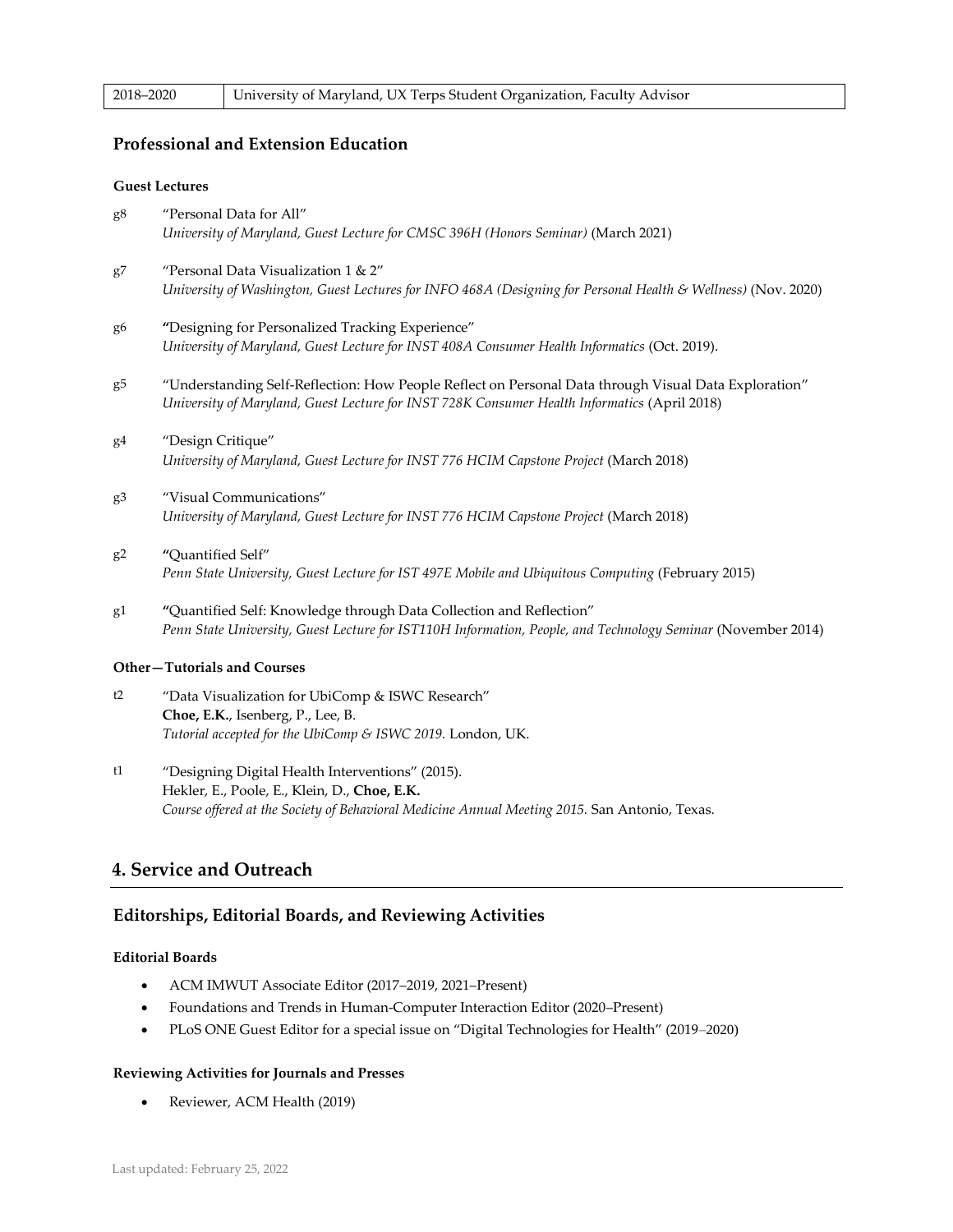- Reviewer, ACM IMWUT (2017, 2020)
- Reviewer, ACM ToCHI (2015, 2017, 2018, 2019, 2020, 2021, 2022)
- Reviewer, Communications of the ACM (2017, 2018)
- Reviewer, IEEE Pervasive Computing (2011, 2017, 2018, 2021)
- Reviewer, IEEE InfoVis (2014, 2018)
- Reviewer, International Journal of Human-Computer Studies (2015, 2018, 2022)
- Reviewer, JAMIA (2015, 2020)
- Reviewer, Journal of Medical Internet Research (2017, 2020)
- Reviewer, Nature Partner Journal Digital Medicine (2019)
- Reviewer, Personal and Ubiquitous Computing (2019)
- Reviewer, Pervasive and Mobile Computing (2014)
- Reviewer, Psychology of Sport and Exercise (2017)
- Reviewer, Psychology of Sport and Medicine (2017)
- Reviewer, Taylor & Francis Digital Creativity (2018)
- Reviewer, Taylor & Francis Human-Computer Interaction (2014, 2015, 2016, 2019, 2020)

#### **Reviewing Activities for Agencies and Foundations & Other Universities**

- Panelist, National Science Foundation
	- Computer and Information Science and Engineering (CISE) (2016, 2018, 2019, 2020, 2021)
	- Smart and Connected Health (2015)
- External Reviewer, Singapore Ministry of Education Academic Research Council (2021)
- Assessment Committee for Faculty Hiring, University of Copenhagen, Denmark (2021)
- External Reviewer, Computing Innovation Fellows (2021)
- External Reviewer, National Sciences and Engineering Research Council of Canada (2019)

## **Reviewing Activities for Conferences**

- Reviewer, ACM CHI (2010, 2011, 2012, 2013, 2014, 2018, 2020)
- Reviewer, ACM CSCW (2014, 2015, 2016, 2017, 2018, 2020)
- Reviewer, ACM DIS (2012, 2014, 2019, 2020)
- Reviewer, ACM ISS (2018)
- Reviewer, ACM Mobile HCI (2015, 2016, 2021)
- Reviewer, ACM UbiComp (2011, 2014)
- Reviewer, ACM UIST (2013, 2015)
- Reviewer, AMIA (2013, 2016)
- Reviewer, EAI Pervasive Health (2010, 2012, 2014, 2015, 2017)
- Reviewer, IEEE HICSS (2010)
- Reviewer, IFIP Interact (2017)
- Reviewer, NordiCHI (2018)

## **Committees, Professional, and Campus Service**

## **Campus Service—College**

- Chair, University of Maryland, iSchool, Ph.D. Program Committee; Doctoral Program Director (2020– Present)
- Member, University of Maryland, iSchool, Professional-track (PTK) Faculty Search Committee (2021- Present)
- Member, University of Maryland, iSchool, Record Preparation Committee (2021-2022)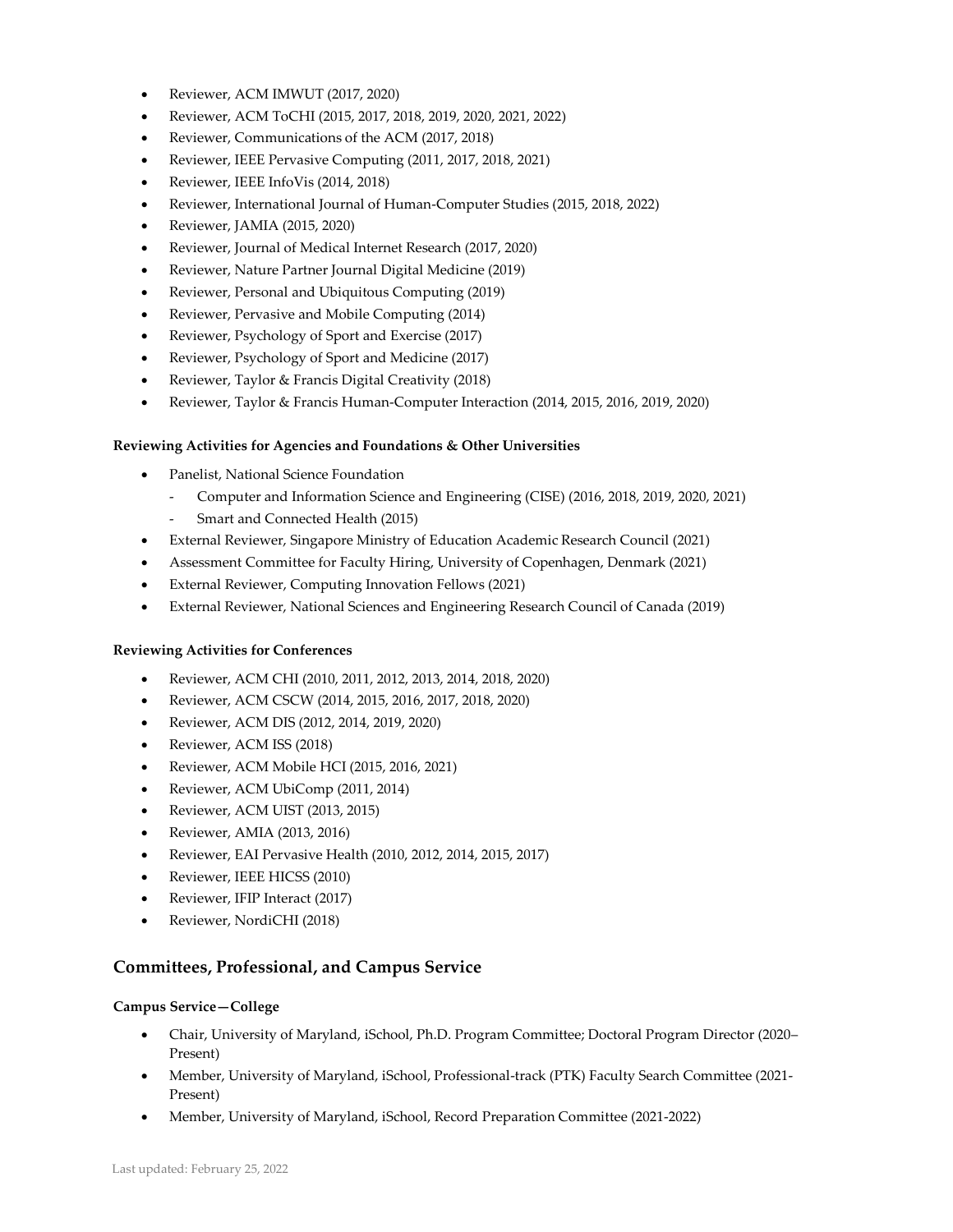- Member, University of Maryland, iSchool, Record Preparation Committee (2020–2021)
- Member, University of Maryland, iSchool, Tenured/Tenure-track (TTK) Annual Review Committee (2020, 2021)
- Member, University of Maryland, iSchool, Space Design Committee (2019–2020)
- Member, University of Maryland, iSchool Center for Advances in Data and Measurement (CADM) Committee (2019–2020)
- Member, University of Maryland, iSchool MPowering Health Informatics & Data Science (2017–2018)
- Member, University of Maryland, iSchool, Strategic Planning Committee (2018)
- Member, University of Maryland, Tenured/Tenure-track (TTK) Faculty Search Committee (2017–2018)
- Member, University of Maryland, Human Computer Interaction Masters (HCIM) Program Committee (2017–2019)
- Member, University of Maryland, Research, Centers, and Collaboration (RCC) Committee (2017–2018)
- Member, University of Maryland, Facilities Committee (2017–2018)
- Member, Penn State University, IST, Graduate Advisory Committee (2016–2018)
- Member, Penn State University, IST, HCI Faculty Search Committee (2016–2017)
- Member, Penn State University, IST, Data Science Faculty Search Committee (2015–2016)
- Member, Penn State University, IST, Graduate Recruiting Committee (2014–2015)
- Member, University of Washington, Information School, Ph.D. Admissions Committee (2010–2011)
- Member, University of Washington, Information School, Facilities Committee (2010–2011)

## **Campus Service—University**

- TTK Faculty Representative for the College of Information Studies, University Senate, University of Maryland, (2019–Present)
- Member, Penn State University, Driving Digital Innovation Committee (2016)

## **Leadership Roles in Meetings and Conferences<sup>5</sup>**

- Subcommittee Chair for ACM CHI Technical Program Committee Health (2021–2022)
- Co-Chair for ACM UbiComp Doctoral Colloquium (2021)
- Subcommittee Chair for ACM CHI Technical Program Committee Health (2020–2021)
- Program Committee for Health Track at the WebConf (2019)
- Associate Chair for ACM CHI Technical Program Committee Health (2019)
- Co-Chair for ACM UbiComp Doctoral Colloquium (2019)
- Program Committee Member, BELIV (Beyond time and errors: novel evaluation methods for Information Visualization) Workshop (2018)
- Associate Chair for ACM CHI Technical Program Committee Health, Accessibility, Aging (2017)
- Associate Chair for Pervasive Health Technical Program Committee (2017)
- Associate Chair for ACM UbiComp Workshop Co-Chair (2017)
- Associate Chair for ACM CHI Technical Program Committee Specific Applications (2016)
- Associate Chair for Pervasive Health Technical Program Committee (2016)
- Associate Chair for ACM UbiComp Technical Program Committee (2016)
- Program Committee Member, BELIV (Beyond time and errors: novel evaluation methods for Information Visualization) Workshop (2016)
- Associate Chair for ACM CHI Technical Program Committee Specific Applications (2015)
- Associate Chair for ACM UbiComp Technical Program Committee (2015)
- Associate Chair for ACM UbiComp Workshop, "New Frontiers of Quantified Self" (2015)

<sup>5</sup> Associate Chairs for these conferences typically handle 10-20 papers serving the role of an editor (e.g., recruiting external reviewers, participating in review panel meetings, leading discussions, and writing meta-reviews) or a reviewer.